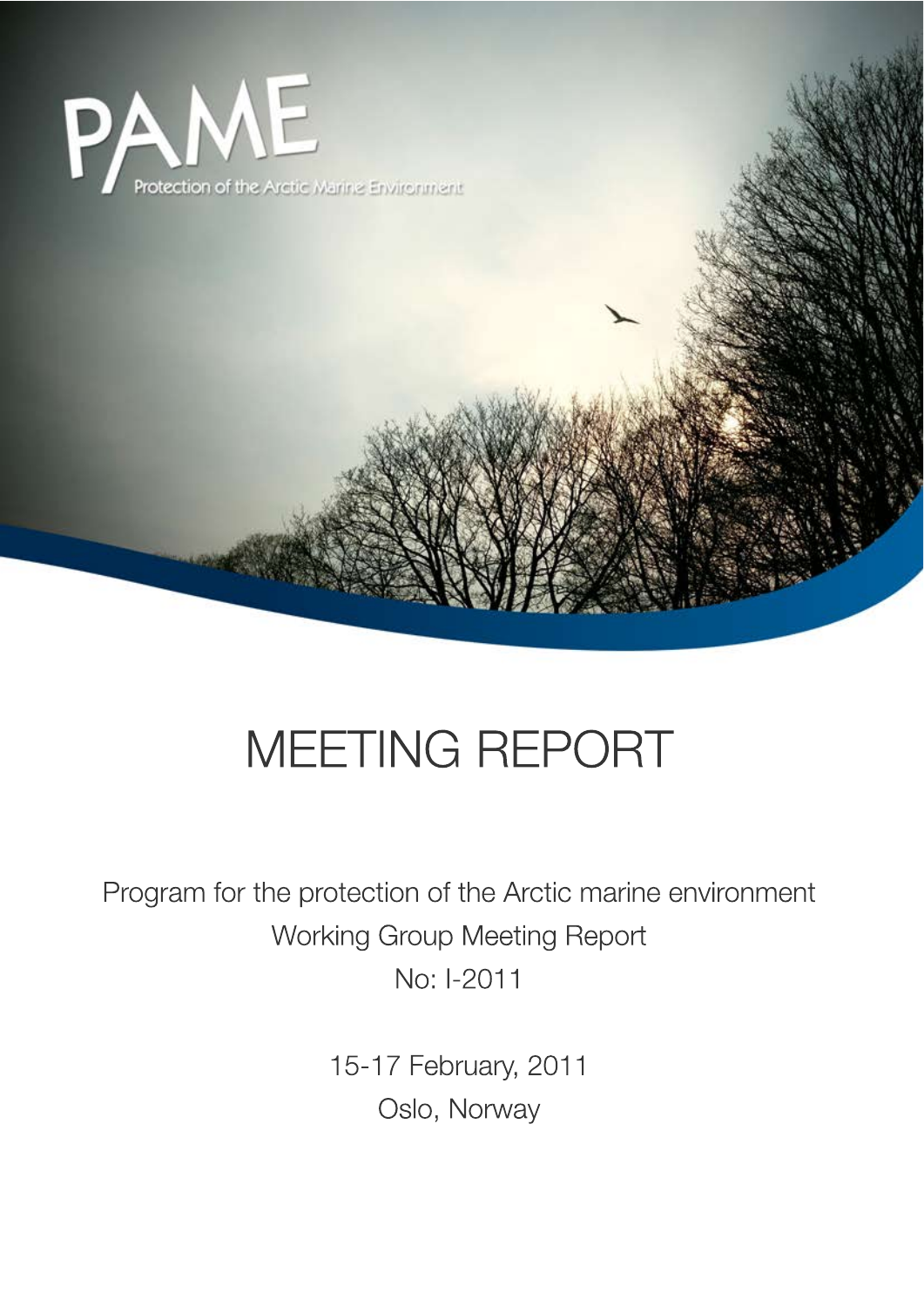## **TABLE OF CONTENT**

| FOLLOW UP ON THE 2009 OFFSHORE OIL AND GAS GUIDELINES (AGENDA ITEM 7) 3 |  |
|-------------------------------------------------------------------------|--|
|                                                                         |  |
| PAME DELIVERABLES FOR THE 2011 MINISTERIAL (AGENDA ITEM 10) 4           |  |
|                                                                         |  |
|                                                                         |  |
|                                                                         |  |
|                                                                         |  |
|                                                                         |  |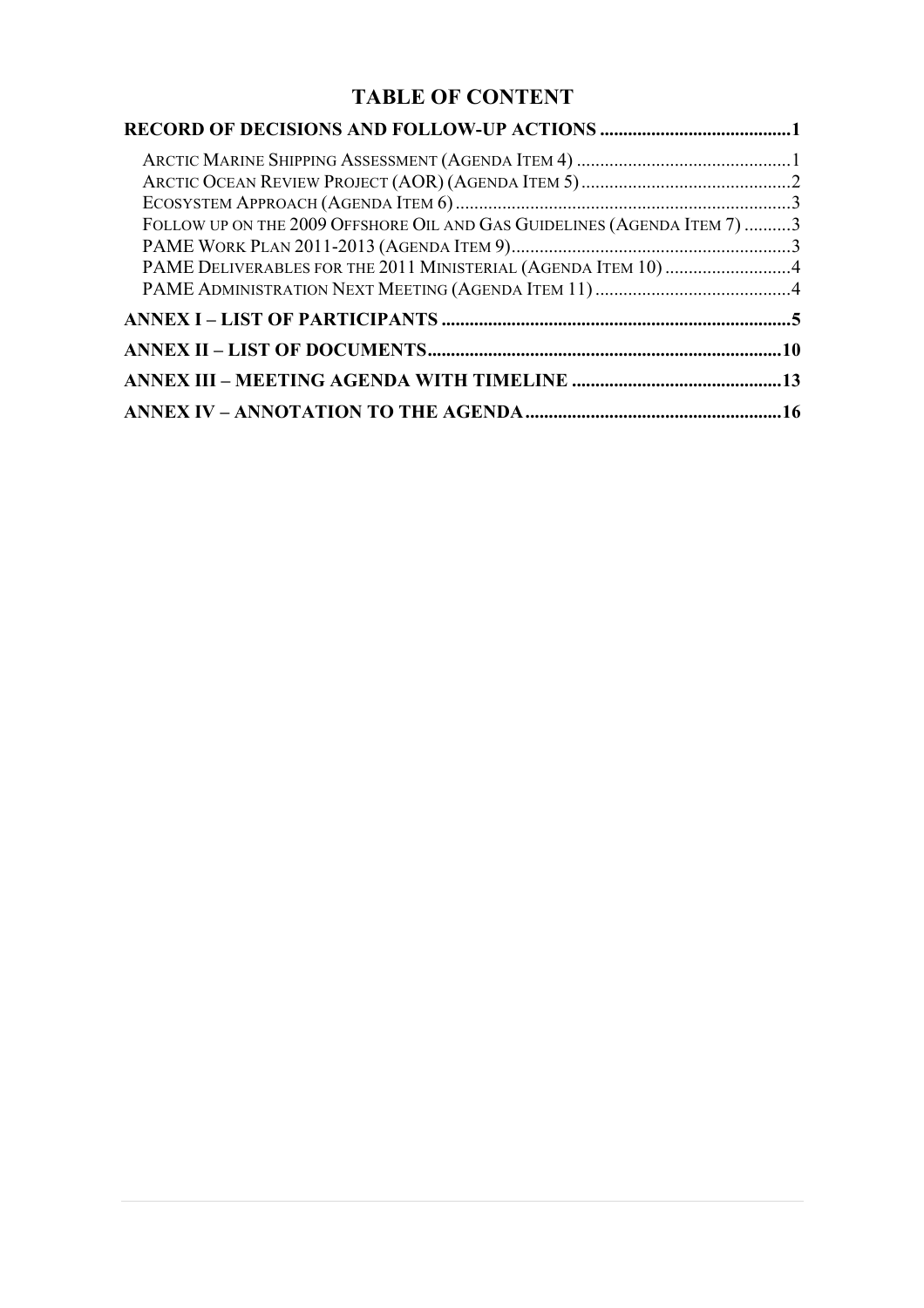## **Record of Decisions and Follow-up Actions**

## **Arctic Marine Shipping Assessment (Agenda Item 4)**

*The Meeting agreed to the following:* 

- ! *Welcome the follow-up activities on AMSA Recommendations:* 
	- *I(B) actions 1 and 2 : Work is well underway in IMO to develop a mandatory Polar Code . Denmark will inform PAME II – 2011 on the progress in IMO. Arctic Council countries are encouraged to continue to cooperate on the issue in relevant IMO correspondence groups and meetings.*
	- *I(B) action 3 – Norway, Russia and US co-leads.* 
		- " *note the final version of the Heavy Fuel Oil Phase I Report and thank the leads;*
		- $\checkmark$  agree to submit the HFO Phase I Report to the 2011 ministerial as part of *reporting progress achieved in follow-up and implementation of the Arctic Marine Shipping Assessment (AMSA) recommendations for Ministers to take note of/acknowledge progress;*
		- $\checkmark$  approve the HFO Phase II project proposal as amended and as based on the *results of the HFO Phase I Report and annex it to the 2011-2013 PAME Work Plan.*
	- *I(D) - Denmark and United States are co-leads* 
		- " *welcomes the US/Denmark report on recommendation I(D);*
		- " *invite Denmark to submit the information contained in the US/Denmark report on AMSA recommendation I(D) to IMO;*
		- " *request the PAME Chair to send a letter to representatives of the Arctic cruise ship industry encouraging the industry to develop new or augment existing best practice guidelines for operating in the Arctic in light of the information contained in the USA/Denmark report on recommendation I(D);*
		- " *invite Denmark and US to update PAME II-2011 with respect to developments at the IMO on the Polar Code and related activities as well as any developments by the Arctic cruise tourism industry of new or updated best practice guidelines.*
	- *II(A) – Note the scoping paper from AIA and Saami Council on possible activities to advance a survey of Arctic Indigenous Marine Use and recommend development of project proposals identified in the paper.* 
		- " *Invite AIA and Saami Council to circulate the paper to relevant Arctic Council working groups to seek their cooperation on relevant activities.*
		- $\checkmark$  Reiterate the importance of Recommendation II(A) and remind Arctic states of *this recommendation.*
		- " *Encourage Arctic states to consider the use of existing processes for follow up on recommendations II-C and II-D respecting recommendation II-A, as appropriate.*
	- *II(C) - Note the draft report from AMAP/CAFF/SDWG on the progress on the follow-up of II(C) on the identification of areas of heightened ecological and*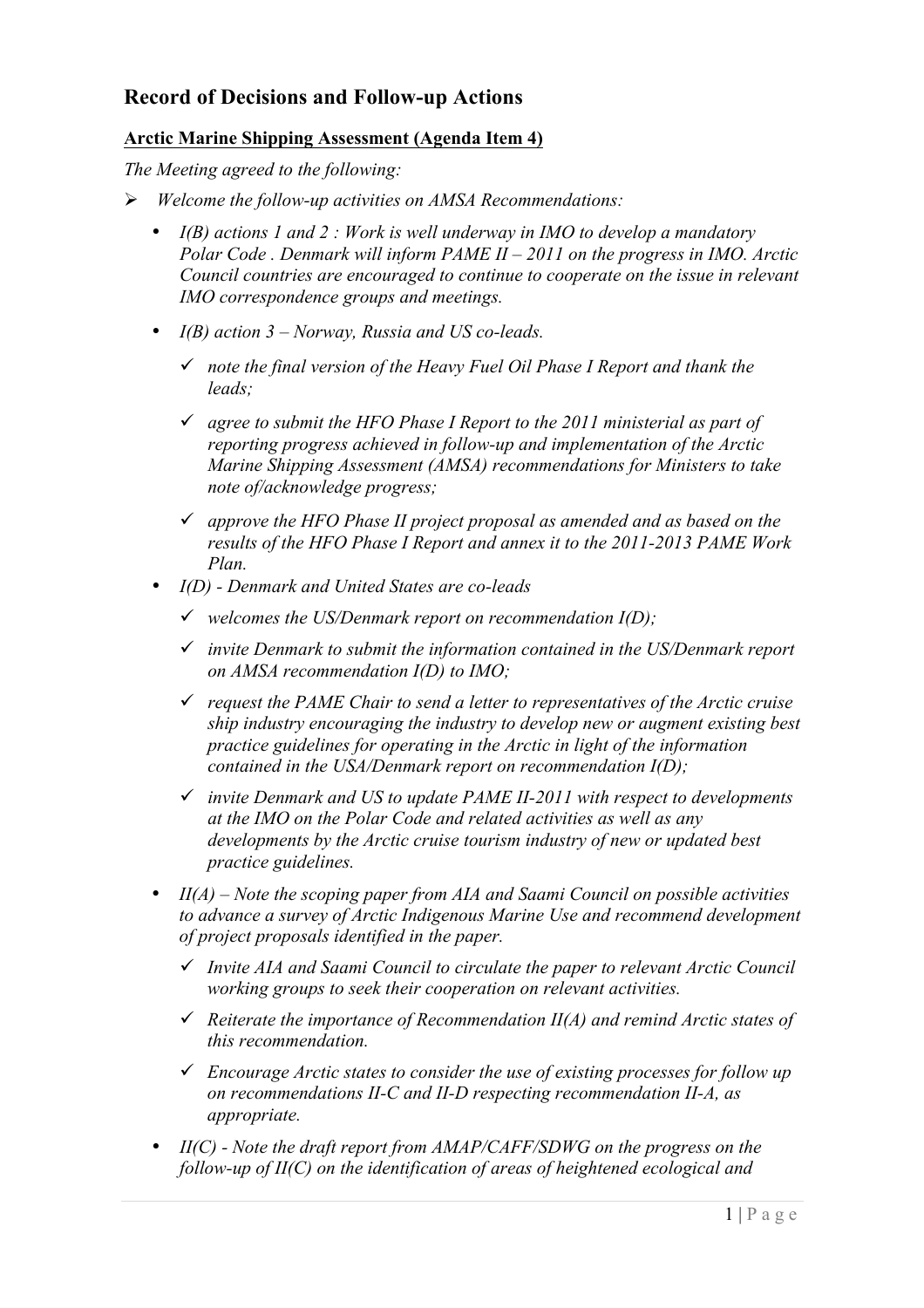*cultural significance, and look forward to the final report by end of 2011, to be presented to PAME-I 2012.* 

- *II(D) –welcome the Norwegian proposal for a II D project, approve the project description as annexed to the PAME Work Plan 2011-2013, and welcome the information that Finland, Norway, Russia and the United States will co-lead the project;*
- *Agree to establish a contact group for the II(D) project and to urge member states and PPs to inform the PAME Secretariat of their representative for a contact group before 15 of March.*
- *II(G) – PAME Chair/Secretariat to send a letter inviting AMAP and CAFF to assess the effects on marine mammals due to ship noise, disturbance and strikes in Arctic waters, taking note of relevant documents by organizations such as IMO, IWC, ASCOBAN and NAMMCO.*
- *Welcome the information from EPPR on their follow-up activities on AMSA Recommendations II(F) and III(C), and invite EPPR to inform on progress to PAME II-2011.*
- *Approve the AMSA implementation progress report for submission to the 2011 Ministerial meeting of the Arctic Council with the exception of section III(B), which is subject to a subsequent approval by PAME through correspondence during the week of 21 February.*
- *None of the information contained in the AMSA implementation progress report is predjudicial to the legal positions of any of the PAME member states.*
- *Include in the PAME work plan for 2011-2013 an updated AMSA implementation progress report for submission to the 2013 Ministerial meeting of the Arctic Council. Canada, Finland and the United States agreed to continue to be coleads.*

## **Arctic Ocean Review Project (AOR) (Agenda Item 5)**

*The Meeting agreed to the following:* 

- ! *The AOR Phase I document will be finalized intersessionally*
- ! *Annex the Phase II work plan to the PAME 2011-2013 work plan.*
- ! *Timeline to finalize Phase I of the AOR Project:* 
	- *24th of February – PAME to submit comments to PAME Secretariat on the 17th of January version of the draft AOR Phase I Report*
	- *13th of March - Distribute revised draft Phase I Report to PAME and SAOs for the SAO meeting 16-17 of March*
	- *17th of March – 1st of April: Finalize any outstanding issues intersessionally with PAME through email correspondance or teleconference if needed.*
- ! *10th of April – Deadline for submission of AOR Phase I Report to the SAOs for the Ministerial meeting*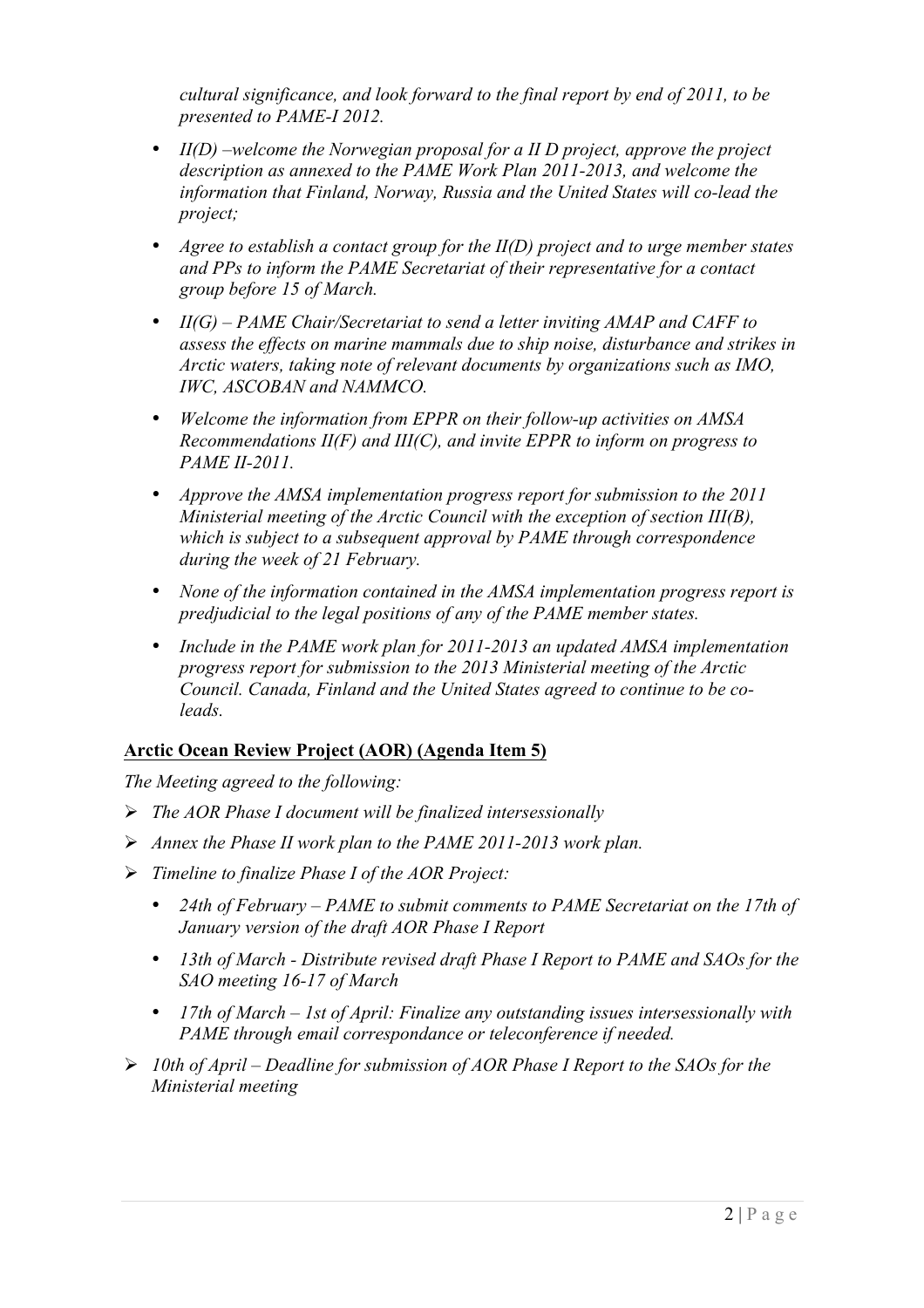## **Ecosystem Approach (Agenda Item 6)**

*The Meeting agreed to the following:* 

- ! *Welcome the progress report from the co-leads Norway and USA and the updating of the main outcomes of the Workshop on Ecosystem Approach to Management EA workshop held 22-23 January in Tromsö and look forward to receiving the final workshop report.*
- ! *Agree to include the work plan items as presented by the co-leads in the PAME 2011- 2013 Work Plan.*
- ! *Recognizing the increased emphasis on the ecosystem approach to management (and integrated ocean management) as the foundation of the Arctic Councils' work and the essential need to apply the ecosystem approach to manage Arctic marine-related issues. In this regard it is agreed to invite all Arctic Council working groups working on marine-related issues to participate in the PAME led EA Expert Group on the ecosystem approach to management according to its terms of reference.*
- ! *Welcome the AMSP project proposal and agree to annex its project plan to the PAME 2011-2013 Work Plan.*
- ! *Request the PAME led EA Expert Group to contribute input to the development of the AMSP Phase I 2011-2013 scoping process. The delivery from AMSP Phase I should include a suggested outline for a future AMSP to be submitted to the respective working groups for consideration.*

## **Follow up on the 2009 Offshore Oil and Gas Guidelines (Agenda Item 7)**

*The Meeting agreed to the following:* 

- ! *Agreed to establish a contact group and invite members from all Arctic States, PPs and observers to coordinate and further elaborate the following two projects.*
- ! *The meeting accepted the draft proposal by the United States for Health, Safety and Environmental Management Systems and the Use of Best Operating Practices for Offshore Arctic Oil and Gas Drilling Activities—A Report and Possible Guidelines and annex it to the 2011-2013 PAME Work Plan. The contact group will further refine the project proposal based on the outcomes of ongoing domestic and international processes and bring it back to PAME I-2012 for further consideration and direction.*
- ! *The meeting agreed to move forward with the proposal by the United States for Arctic Oil and Gas Management, Regulation and Enforcement a Legal Regime Web-Based Information Resource and annex it to the 2011-2013 PAME Work Plan. The contact group will develop a project plan defining website format and content, and supply information to be included.*

## **PAME Work Plan 2011-2013 (Agenda Item 9)**

*The Meeting agreed to the following:* 

! *Final PAME 2011-2013 Work Plan to be forwarded to the 2011 Ministerial meeting.*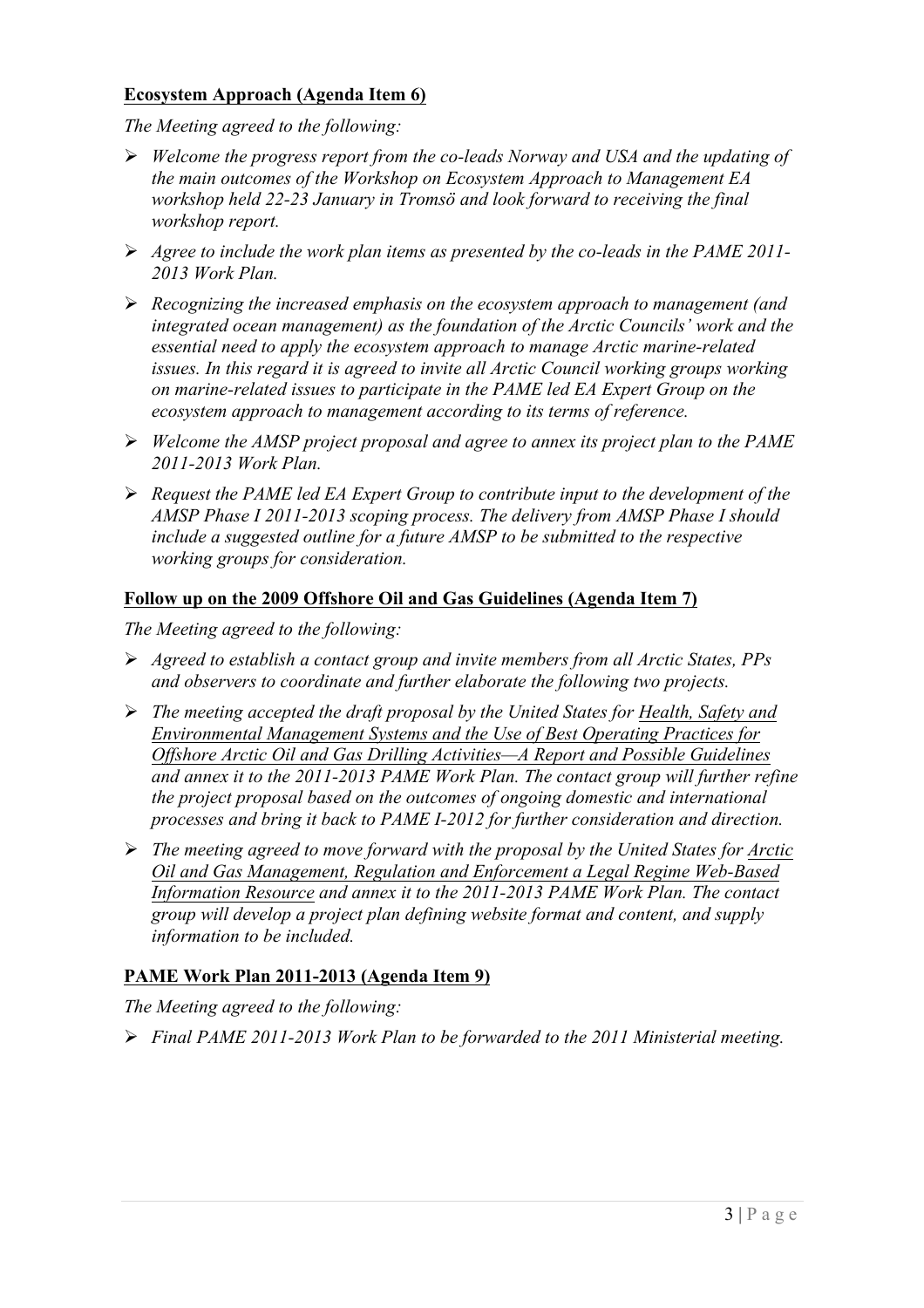## **PAME Deliverables for the 2011 Ministerial (Agenda Item 10)**

*The Meeting agreed to the following:* 

- ! *PAME Chair and Secretary to distribute PAME contributions to the SAO Report and the 2011 Ministerial Declaration by 25th of March including a request to modify the PAME mandate to better reflect current work and future challenges* 
	- *Current mandate: address policy and non-emergency pollution prevention and control measures related to the protection of the Arctic marine environment from both land and sea-based activities. These include coordinated action programmes and guidelines complementing existing legal arrangements.*
	- *Proposed revised mandate: address marine policy issues by developing guidance related to the protection and sustainable use of the Arctic marine environment in response to environmental change and land- and sea-based activities, including non-emergency pollution prevention and control measures.*
- ! *List of deliverables to the 2011 Ministerial as per the discussions at the PAME II-2010 are as follows:* 
	- *Phase I Report from the HFO project*
	- *AMSA status report on the follow-up of AMSA recommendations*
	- *AOR Phase I Report and AOR Workshop Summary*
	- *EA Workshop Report*
	- *2011-2013 PAME Work Plan*

## **PAME Administration Next Meeting (Agenda Item 11)**

*The Meeting agreed to the following:* 

- ! *Invite PAME delegations to include IMO experts in their delegations to the PAME II-2011 meeting.*
- ! *PAME Chair to present status and progress on the AMSA follow-up, the AOR Project and proposed changes to PAME's mandate to the upcoming SAO meeting 16-17 March 2011.*
- ! *The timing and location of the next PAME Meeting TBD which will be convened no later then 30 days prior to the fall 2011 SAO meeting.*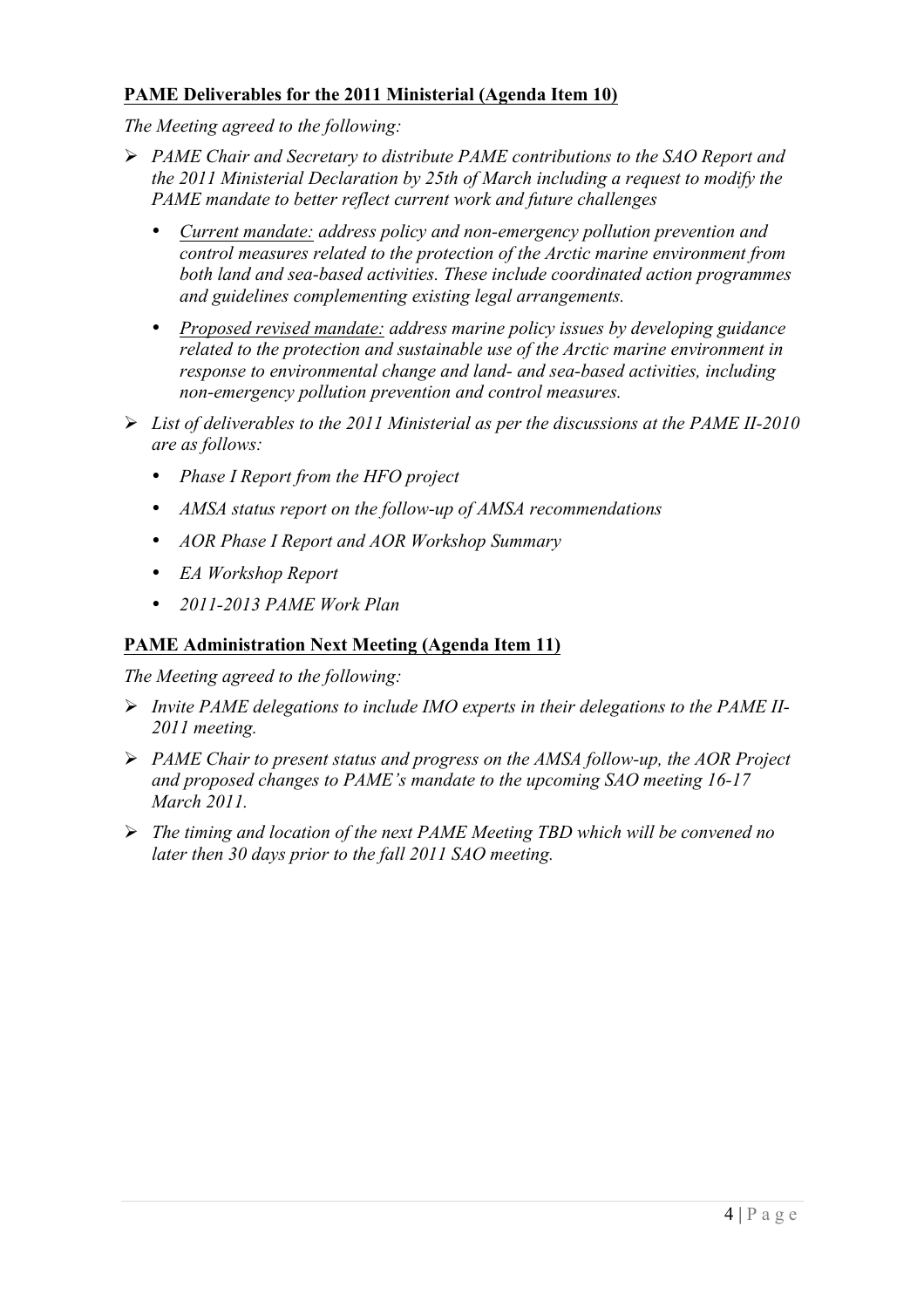# **Annex I – List of Participants**

|                                                 | <b>PAME</b> Secretariat                        |
|-------------------------------------------------|------------------------------------------------|
| Atle Fretheim - PAME Chair                      | Soffia Gudmundsdottir                          |
| <b>Assistant Director General</b>               | <b>Executive Secretary</b>                     |
| Ministry of the Environment                     | <b>PAME</b> International Secretariat          |
| Oslo, Norway                                    | <b>B</b> orgir                                 |
|                                                 | Nordurslod                                     |
| Tel: +47 22 24 53 10                            | 600 Akureyri                                   |
| Fax: +47 22 24 95 63                            | Iceland                                        |
| Email: atle.fretheim@md.dep.no                  |                                                |
|                                                 | Tel: $+3544611355$                             |
|                                                 | Fax: $+3544623390$                             |
|                                                 | Email: pame@pame.is                            |
| Olga Pálsdóttir                                 |                                                |
| Administration                                  |                                                |
| <b>PAME</b> International Secretariat           |                                                |
| Borgir                                          |                                                |
| Nordurslod                                      |                                                |
| 600 Akureyri                                    |                                                |
| Iceland                                         |                                                |
|                                                 |                                                |
| Tel: $+3544623350$                              |                                                |
| Fax: +354 462 3390                              |                                                |
| Email: olga@caff.is                             |                                                |
|                                                 | <b>CANADA</b>                                  |
| <b>David Ewing (HoD)</b>                        | <b>Maureen Copley</b>                          |
| Assistant Director, International Oceans Policy | Senior Advisor, Offshore Waters                |
| Fisheries and Oceans Canada                     | Land and Water Management Directorate          |
| Global Fisheries and Marine Governance Bureau   | Northern Affairs Organization                  |
|                                                 | Indian and Northern Affairs Canada             |
| Ottawa, Ontario, Canada                         |                                                |
| E-mail: David.Ewing@dfo-mpo.gc.ca               | Email: Copleym@ainc-inac.gc.ca                 |
| <b>Robin Kipping</b>                            | <b>Beverley Young</b>                          |
| Policy Analyst                                  | Senior Program Manager                         |
| <b>International Affairs Directorate</b>        | Aboriginal and Circumpolar Affairs Division    |
| Fisheries and Oceans Canada                     | Foreign Affairs and International Trade Canada |
|                                                 |                                                |
| Email: Robin.Kipping@dfo-mpo.gc.ca              | Email: beverley.young@international.gc.ca      |
| <b>Ross MacDonald</b>                           | <b>Debbie Martin</b>                           |
| Manager                                         | Ecosystems & Biodiversity Priorities Division  |
| Special Projects and Arctic Shipping            | Environmental Stewardship Branch               |
| Design, Equipment and Boating Safety            | <b>Environment Canada</b>                      |
| <b>Transport Canada</b>                         |                                                |
|                                                 | Email: debbie.martin@ec.gc.ca                  |
| Email: ross.macdonald@tc.gc.ca                  |                                                |
|                                                 | DENMARK/GREENLAND/FAROE ISLANDS                |
| <b>Maja Sofie Burgaard</b>                      | <b>Inge Thaulow</b>                            |
| Head of Section                                 | Special Advisor - International Coordinator    |
| Licence Department; Petroleum Section           | Greenland Representation                       |
| Bureau of Minerals and Petroleum                | The Ministry of Domestic Affairs, Nature and   |
|                                                 | Environment                                    |
| Tel: +299 346835                                | Copenhagen                                     |
| Email: msbu@gh.gl                               |                                                |
|                                                 | Email: $inth@ghsdk.dk$                         |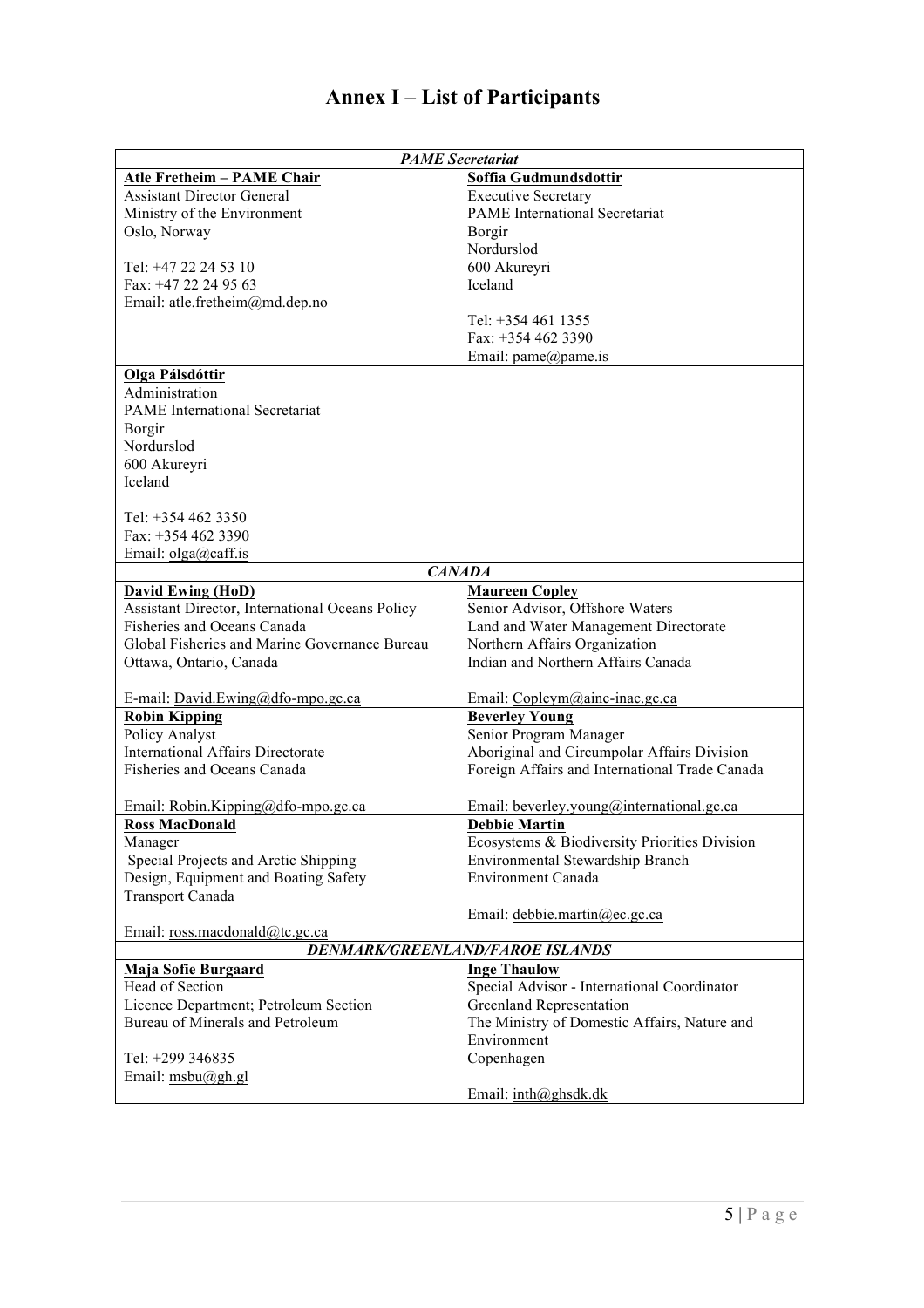| <b>Søren Enemark</b>                                  |                                                |
|-------------------------------------------------------|------------------------------------------------|
| Ship Surveyor                                         |                                                |
| Centre for Maritime Regulation                        |                                                |
| Danish Maritime Authority                             |                                                |
| Email: sej@dma.dk                                     | <b>FINLAND</b>                                 |
| Kristiina Isokallio (HoD)                             | <b>Ms Anita Mäkinen</b>                        |
| counsellor                                            | Head of Unit for Marine Environment Protection |
| Ministry of the Environment                           | (and an IMO expert)                            |
| P.O. Box 33                                           | Finnish Transport Safety Agency                |
| Kasarmikatu 25                                        |                                                |
| FIN-00023, Helsinki                                   | Email: Anita.Makinen@trafi.fi                  |
|                                                       |                                                |
| Email kristiina.isokallio@ymparisto.fi                |                                                |
| <b>ICELAND</b>                                        |                                                |
| Sesselja Bjarnadottir<br>Specialist                   |                                                |
| Ministry for the Environment                          |                                                |
| Iceland                                               |                                                |
|                                                       |                                                |
| Email: Sesselja.Bjarnadottir@umh.stjr.is              |                                                |
|                                                       | <b>NORWAY</b>                                  |
| <b>Ingrid Berthinussen (HoD)</b>                      | <b>Anja Elisenberg</b>                         |
| Senior Advisor<br>Climate and Pollution Agency (Klif) | Senior Advisor<br>Ministry of Environment      |
|                                                       |                                                |
| Tel: +47 22 57 34 83                                  | Email: $\text{anja.}$ elisenberg@md.dep.no     |
| Email: ingrid.berthinussen@sft.no                     |                                                |
| Dr. Hein-Rune Skjoldal                                | Alf Håkon Hoel                                 |
| Norwegian Maritime Institute                          | <b>Regional Director</b>                       |
| Tel: $+47-55-23-8500$                                 | Institute of Marine Research                   |
| Email: hein.rune.skjoldal@imr.no                      | Tel: +47 77 64 55 42                           |
|                                                       | Email:                                         |
|                                                       | ahhoel@gmail.com/Alf.Haakon.Hoel@imr.no        |
| <b>Jens Koefoed</b>                                   | Mr. Geir Høvik Hansen                          |
| Norwegian Maritime Directorate                        | Norwegian Maritime Directorate                 |
|                                                       |                                                |
| Tel: +47 52 74 51 80                                  | Email geir.hovikhansen@sjofartsdir.no          |
| Email: jens.koefoed@sjofartsdir.no                    |                                                |
| <b>Marit Nyborg</b>                                   | <b>Turid Stemre</b>                            |
| Senior Advisor                                        | Senior Advisor                                 |
| Ministry of Environment                               | Norwegian Maritime Directorate                 |
|                                                       |                                                |
| Email: marit.nyborg@md.dep.no                         | Email: turid.stemre@sjofartsdir.no             |
| <b>Cecilie von Quillfeldt</b>                         | <b>Barbro Thomsen</b>                          |
| Senior Advisor                                        | Senior Advisor                                 |
| Norwegian Polar Institute                             | Climate and Pollution Agency (Klif)            |
| e-mail: quillfeldt@npolar.no                          | E-mail: Barbro.thomsen@klif.no                 |
| <b>Tone Sørgård</b>                                   | <b>Kjetil Martinsen</b>                        |
| Senior Advisor                                        | Det Norske Veritas (DNV)                       |
| Climate and Pollution Agency (Klif)                   |                                                |
|                                                       |                                                |
| E-mail: tone.sorgard@klif.no                          |                                                |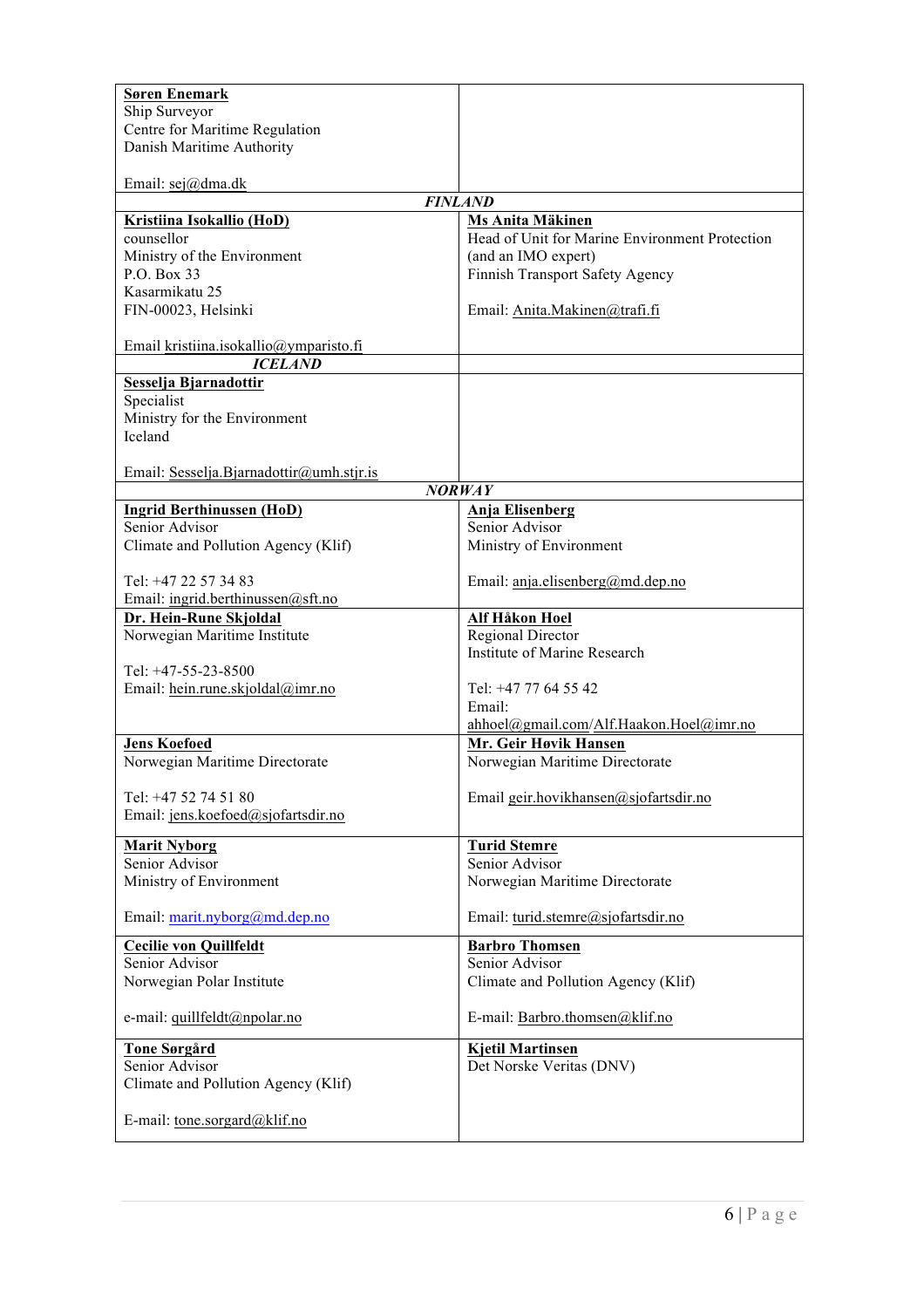| <b>Aase Refsnes</b>                               | <b>Siv Christin Gaalaas</b>                              |
|---------------------------------------------------|----------------------------------------------------------|
| Advisor                                           | Ministry of Trade and Industry                           |
| Friend of the Earth Norway                        | Norway                                                   |
|                                                   |                                                          |
| Tel: +47 92018404                                 | Tel: $+47$ 22 24 04 35                                   |
| Email: aar@naturvernforbundet.no                  | Email: Siv-Christin.Gaalaas@nhd.dep.no                   |
| Mr. Petter Meier                                  | Mr. Kristoffer Bjørklund                                 |
| Deputy Director General                           | Adviser                                                  |
| Department of Research and Innovation             | Department of Research and Innovation                    |
|                                                   |                                                          |
| Norwegian Ministry of Fisheries and Coastal       | Norwegian Ministry of Fisheries and Coastal              |
| Affairs                                           | Affairs                                                  |
| Tel: +47 22 24 65 98                              | Tel: +47 22 24 63 23                                     |
| E-mail: pm@fkd.dep.no                             | E-mail: kkb@fkd.ep.no                                    |
| <b>RUSSIA</b>                                     |                                                          |
| Zavidonskaya Edda (HoD)                           | Dr. Kutaeva N.                                           |
| Expert of the Department of International         | Head of Maritime Environment Protection Division         |
| Cooperation                                       | State Marine Pollution Control, Salvage & Rescue         |
|                                                   | Administration of the Russian Federation                 |
| Ministry of Natural Resources and Environment of  |                                                          |
| the Russian Federation                            | 3/6, Ul.Petrovka, Moscow, 125993                         |
|                                                   | <b>Russian Federation</b>                                |
| Email: zavidonskaya edda@mnr.gov.ru               |                                                          |
|                                                   | Tel: $+74956261808$                                      |
|                                                   | Fax: +7 495 626 18 09                                    |
|                                                   | Email: Kutaevang@mintrans.ru                             |
| Dr Klyuev Vitaly                                  | <b>Sergey Gushchin</b>                                   |
| Deputy Director,                                  | 1 <sup>st</sup> secretary of the Russian Embassy in Oslo |
| Department of State Policy for Maritime and River |                                                          |
|                                                   |                                                          |
| Transport                                         | Tel: +47 22 44 06 08                                     |
| Ministry of Transport of the Russian Federation   | Mobile: +47 40578529                                     |
| Address: bild 1, 1, Rozhdestvenka St, 109012,     | Email: rembassy@online.no                                |
| Moscow                                            |                                                          |
| Tel: +7 495 626 14 74                             |                                                          |
| Fax: +7 495 16 09                                 |                                                          |
| E-mail: klyuevVV@mintrans.ru                      |                                                          |
| <b>Letvinec Rostisval</b>                         |                                                          |
| Russian Maritime Register of Shipping.            |                                                          |
|                                                   |                                                          |
| <b>SWEDEN</b>                                     |                                                          |
|                                                   |                                                          |
| Ann-Sofi Israelson (HoD)                          |                                                          |
| Swedish Environmental Protection Agency           |                                                          |
| International secretariat                         |                                                          |
|                                                   |                                                          |
| Tel:+46 8 698 1270                                |                                                          |
| Email: ann-sofi.israelson@naturvardsverket.se     |                                                          |
|                                                   | <b>UNITED STATES</b>                                     |
| Elizabeth S. McLanahan (HoD)                      | Peter H. Oppenheimer                                     |
| <b>Acting Deputy Director</b>                     | Senior Counselor for International Law                   |
| NOAA Office of International Affairs              | Office of General Counsel                                |
|                                                   |                                                          |
| Herbert C. Hoover Building, Room 6224, MS 5230    | National Oceanic and Atmospheric Administration          |
| 14th and Constitution Avenue, NW                  | U.S. Department of Commerce                              |
| Washington, DC 20230                              | 1401 Constitution Ave., NW - HCHB 7837                   |
|                                                   | Washington, D.C. 20230                                   |
| Tel: +1 202 482 5140                              |                                                          |
| Fax: $+1$ 202 482 4307                            | Tel: $+1$ (202) 482-0032                                 |
| Email: Elizabeth.McLanahan@noaa.gov               | Fax: $+1$ (202) 371-0926                                 |
|                                                   | Email: Peter.Oppenheimer@noaa.gov                        |
|                                                   |                                                          |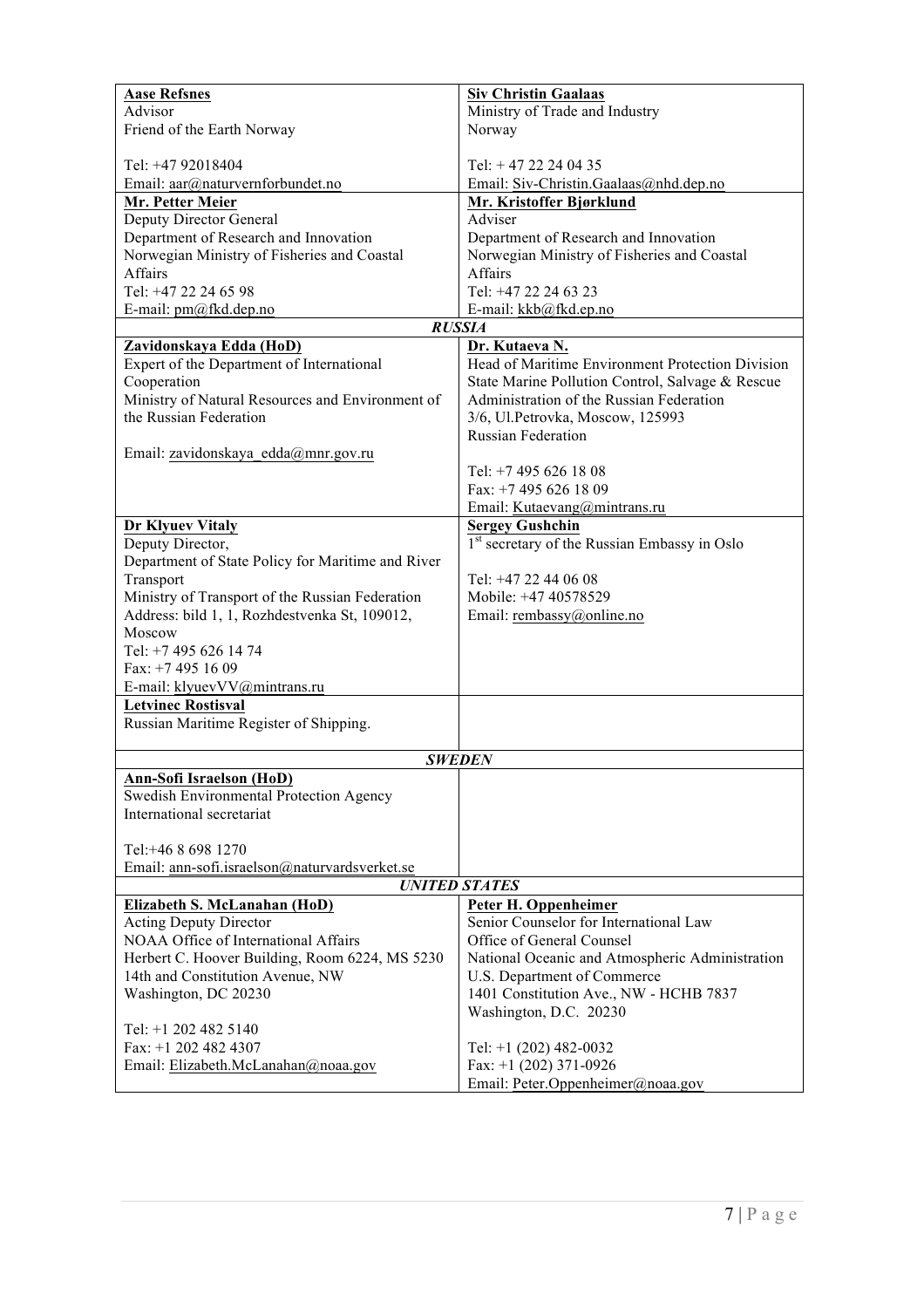| Bureau of Ocean Energy Management, Regulation<br>and Enforcement<br>U.S. Department of the Interior<br>3801 Centerpoint Drive<br>Suite 500<br>Anchorage, Alaska 99503<br>Tel (907) 903-1511<br>Email: Dennis.Thurston@boemre.gov<br>J. Trent Warner, LCDR<br><b>CDR Benjamin J. Hawkins, USCG</b><br>U.S. Department of State<br>Chief, Human Element & Ship Design Division<br>Bureau of Oceans and International Environemtnal<br>Office of Design & Engineering Standards<br><b>US Coast Guard Headquarters</b><br>and Scientic Affairs<br>Office of Ocean and Polar Affairs<br>Benjamin.J.Hawkins@uscg.mil<br>202-372-1355<br>2201 C Street, N.W., Suite 2665<br>Washington, D.C. 20520<br>Mailing Address:<br>Office: (202) 647-3946<br>Commandant (CG-5211)<br>Fax: (202) 647-4353<br>Attn (CG-5211)<br><b>US Coast Guard</b><br>WarnerJT@state.gov<br>2100 2nd Street SW Stop 7126<br>Washington, DC 20593-7126<br><b>Aleut International Association (AIA)</b><br><b>ICC</b> Alaska<br>Victoria Gofman<br><b>James Stotts</b><br>429 L. Street<br><b>Executive Director</b><br>Email: victoriag@alaska.net<br>Anchorage, Alaska 99501<br>Tel: $+1$ (907) 344-6286<br><b>Laresa Syverson</b><br>Youth Delegate<br>Email: jimmy@iccalaska.org<br>Aleut International Association<br>Email: gee26@hotmail.com<br>Saami Council<br><b>ICC</b> Canada<br><b>Camilla Brattland</b><br>Duane smith<br><b>ICC</b> Canada<br>Saami Council expert<br>Email: camilla.brattland@uit.no<br>Email: inuvialuk@northwestel.net<br><b>IPS</b> Secretariat<br><b>EPPR Working Group</b><br>Ole Kristian Bjerkemo<br>Alona Yefimenko<br><b>Technical Advisor</b><br>EPPR Vice chair<br>Tel: +45 3283 3796<br>Email: ole-kristian.bjerkemo@kystverket.no<br>Email: alona.yefimenko@arcticpeoples.org<br><b>AMAP Working Group</b><br><b>Lars-Otto Reiersen</b><br><b>AMP</b> Executive Secretary<br>Tel: +47 23 24 16 32 (direct), +47 23 24 16 30<br>Fax: +47 22 67 67 06<br>Email: lars-otto.reiersen@amap.no<br><b>WWF</b><br><b>France - Observer Country</b><br><b>Daniel Silvestre</b><br>Dr. Martin Sommerkorn<br>In charge of maritime subjects<br>Senior Climate Change Advisor<br>WWF Global Arctic Programme<br>Ministry of Trans port<br>Oslo, Norway<br>Email: daniel.silvestre@developpement-<br>Email: msommerkorn@wwf.no<br>durable.gouv.fr | <b>Dennis Thurston</b> |  |
|--------------------------------------------------------------------------------------------------------------------------------------------------------------------------------------------------------------------------------------------------------------------------------------------------------------------------------------------------------------------------------------------------------------------------------------------------------------------------------------------------------------------------------------------------------------------------------------------------------------------------------------------------------------------------------------------------------------------------------------------------------------------------------------------------------------------------------------------------------------------------------------------------------------------------------------------------------------------------------------------------------------------------------------------------------------------------------------------------------------------------------------------------------------------------------------------------------------------------------------------------------------------------------------------------------------------------------------------------------------------------------------------------------------------------------------------------------------------------------------------------------------------------------------------------------------------------------------------------------------------------------------------------------------------------------------------------------------------------------------------------------------------------------------------------------------------------------------------------------------------------------------------------------------------------------------------------------------------------------------------------------------------------------------------------------------------------------------------------------------------------------------------------------------------------------------------------------------------------------------------------------------------------------------------------------------------------------------------------|------------------------|--|
|                                                                                                                                                                                                                                                                                                                                                                                                                                                                                                                                                                                                                                                                                                                                                                                                                                                                                                                                                                                                                                                                                                                                                                                                                                                                                                                                                                                                                                                                                                                                                                                                                                                                                                                                                                                                                                                                                                                                                                                                                                                                                                                                                                                                                                                                                                                                                  |                        |  |
|                                                                                                                                                                                                                                                                                                                                                                                                                                                                                                                                                                                                                                                                                                                                                                                                                                                                                                                                                                                                                                                                                                                                                                                                                                                                                                                                                                                                                                                                                                                                                                                                                                                                                                                                                                                                                                                                                                                                                                                                                                                                                                                                                                                                                                                                                                                                                  |                        |  |
|                                                                                                                                                                                                                                                                                                                                                                                                                                                                                                                                                                                                                                                                                                                                                                                                                                                                                                                                                                                                                                                                                                                                                                                                                                                                                                                                                                                                                                                                                                                                                                                                                                                                                                                                                                                                                                                                                                                                                                                                                                                                                                                                                                                                                                                                                                                                                  |                        |  |
|                                                                                                                                                                                                                                                                                                                                                                                                                                                                                                                                                                                                                                                                                                                                                                                                                                                                                                                                                                                                                                                                                                                                                                                                                                                                                                                                                                                                                                                                                                                                                                                                                                                                                                                                                                                                                                                                                                                                                                                                                                                                                                                                                                                                                                                                                                                                                  |                        |  |
|                                                                                                                                                                                                                                                                                                                                                                                                                                                                                                                                                                                                                                                                                                                                                                                                                                                                                                                                                                                                                                                                                                                                                                                                                                                                                                                                                                                                                                                                                                                                                                                                                                                                                                                                                                                                                                                                                                                                                                                                                                                                                                                                                                                                                                                                                                                                                  |                        |  |
|                                                                                                                                                                                                                                                                                                                                                                                                                                                                                                                                                                                                                                                                                                                                                                                                                                                                                                                                                                                                                                                                                                                                                                                                                                                                                                                                                                                                                                                                                                                                                                                                                                                                                                                                                                                                                                                                                                                                                                                                                                                                                                                                                                                                                                                                                                                                                  |                        |  |
|                                                                                                                                                                                                                                                                                                                                                                                                                                                                                                                                                                                                                                                                                                                                                                                                                                                                                                                                                                                                                                                                                                                                                                                                                                                                                                                                                                                                                                                                                                                                                                                                                                                                                                                                                                                                                                                                                                                                                                                                                                                                                                                                                                                                                                                                                                                                                  |                        |  |
|                                                                                                                                                                                                                                                                                                                                                                                                                                                                                                                                                                                                                                                                                                                                                                                                                                                                                                                                                                                                                                                                                                                                                                                                                                                                                                                                                                                                                                                                                                                                                                                                                                                                                                                                                                                                                                                                                                                                                                                                                                                                                                                                                                                                                                                                                                                                                  |                        |  |
|                                                                                                                                                                                                                                                                                                                                                                                                                                                                                                                                                                                                                                                                                                                                                                                                                                                                                                                                                                                                                                                                                                                                                                                                                                                                                                                                                                                                                                                                                                                                                                                                                                                                                                                                                                                                                                                                                                                                                                                                                                                                                                                                                                                                                                                                                                                                                  |                        |  |
|                                                                                                                                                                                                                                                                                                                                                                                                                                                                                                                                                                                                                                                                                                                                                                                                                                                                                                                                                                                                                                                                                                                                                                                                                                                                                                                                                                                                                                                                                                                                                                                                                                                                                                                                                                                                                                                                                                                                                                                                                                                                                                                                                                                                                                                                                                                                                  |                        |  |
|                                                                                                                                                                                                                                                                                                                                                                                                                                                                                                                                                                                                                                                                                                                                                                                                                                                                                                                                                                                                                                                                                                                                                                                                                                                                                                                                                                                                                                                                                                                                                                                                                                                                                                                                                                                                                                                                                                                                                                                                                                                                                                                                                                                                                                                                                                                                                  |                        |  |
|                                                                                                                                                                                                                                                                                                                                                                                                                                                                                                                                                                                                                                                                                                                                                                                                                                                                                                                                                                                                                                                                                                                                                                                                                                                                                                                                                                                                                                                                                                                                                                                                                                                                                                                                                                                                                                                                                                                                                                                                                                                                                                                                                                                                                                                                                                                                                  |                        |  |
|                                                                                                                                                                                                                                                                                                                                                                                                                                                                                                                                                                                                                                                                                                                                                                                                                                                                                                                                                                                                                                                                                                                                                                                                                                                                                                                                                                                                                                                                                                                                                                                                                                                                                                                                                                                                                                                                                                                                                                                                                                                                                                                                                                                                                                                                                                                                                  |                        |  |
|                                                                                                                                                                                                                                                                                                                                                                                                                                                                                                                                                                                                                                                                                                                                                                                                                                                                                                                                                                                                                                                                                                                                                                                                                                                                                                                                                                                                                                                                                                                                                                                                                                                                                                                                                                                                                                                                                                                                                                                                                                                                                                                                                                                                                                                                                                                                                  |                        |  |
|                                                                                                                                                                                                                                                                                                                                                                                                                                                                                                                                                                                                                                                                                                                                                                                                                                                                                                                                                                                                                                                                                                                                                                                                                                                                                                                                                                                                                                                                                                                                                                                                                                                                                                                                                                                                                                                                                                                                                                                                                                                                                                                                                                                                                                                                                                                                                  |                        |  |
|                                                                                                                                                                                                                                                                                                                                                                                                                                                                                                                                                                                                                                                                                                                                                                                                                                                                                                                                                                                                                                                                                                                                                                                                                                                                                                                                                                                                                                                                                                                                                                                                                                                                                                                                                                                                                                                                                                                                                                                                                                                                                                                                                                                                                                                                                                                                                  |                        |  |
|                                                                                                                                                                                                                                                                                                                                                                                                                                                                                                                                                                                                                                                                                                                                                                                                                                                                                                                                                                                                                                                                                                                                                                                                                                                                                                                                                                                                                                                                                                                                                                                                                                                                                                                                                                                                                                                                                                                                                                                                                                                                                                                                                                                                                                                                                                                                                  |                        |  |
|                                                                                                                                                                                                                                                                                                                                                                                                                                                                                                                                                                                                                                                                                                                                                                                                                                                                                                                                                                                                                                                                                                                                                                                                                                                                                                                                                                                                                                                                                                                                                                                                                                                                                                                                                                                                                                                                                                                                                                                                                                                                                                                                                                                                                                                                                                                                                  |                        |  |
|                                                                                                                                                                                                                                                                                                                                                                                                                                                                                                                                                                                                                                                                                                                                                                                                                                                                                                                                                                                                                                                                                                                                                                                                                                                                                                                                                                                                                                                                                                                                                                                                                                                                                                                                                                                                                                                                                                                                                                                                                                                                                                                                                                                                                                                                                                                                                  |                        |  |
|                                                                                                                                                                                                                                                                                                                                                                                                                                                                                                                                                                                                                                                                                                                                                                                                                                                                                                                                                                                                                                                                                                                                                                                                                                                                                                                                                                                                                                                                                                                                                                                                                                                                                                                                                                                                                                                                                                                                                                                                                                                                                                                                                                                                                                                                                                                                                  |                        |  |
|                                                                                                                                                                                                                                                                                                                                                                                                                                                                                                                                                                                                                                                                                                                                                                                                                                                                                                                                                                                                                                                                                                                                                                                                                                                                                                                                                                                                                                                                                                                                                                                                                                                                                                                                                                                                                                                                                                                                                                                                                                                                                                                                                                                                                                                                                                                                                  |                        |  |
|                                                                                                                                                                                                                                                                                                                                                                                                                                                                                                                                                                                                                                                                                                                                                                                                                                                                                                                                                                                                                                                                                                                                                                                                                                                                                                                                                                                                                                                                                                                                                                                                                                                                                                                                                                                                                                                                                                                                                                                                                                                                                                                                                                                                                                                                                                                                                  |                        |  |
|                                                                                                                                                                                                                                                                                                                                                                                                                                                                                                                                                                                                                                                                                                                                                                                                                                                                                                                                                                                                                                                                                                                                                                                                                                                                                                                                                                                                                                                                                                                                                                                                                                                                                                                                                                                                                                                                                                                                                                                                                                                                                                                                                                                                                                                                                                                                                  |                        |  |
|                                                                                                                                                                                                                                                                                                                                                                                                                                                                                                                                                                                                                                                                                                                                                                                                                                                                                                                                                                                                                                                                                                                                                                                                                                                                                                                                                                                                                                                                                                                                                                                                                                                                                                                                                                                                                                                                                                                                                                                                                                                                                                                                                                                                                                                                                                                                                  |                        |  |
|                                                                                                                                                                                                                                                                                                                                                                                                                                                                                                                                                                                                                                                                                                                                                                                                                                                                                                                                                                                                                                                                                                                                                                                                                                                                                                                                                                                                                                                                                                                                                                                                                                                                                                                                                                                                                                                                                                                                                                                                                                                                                                                                                                                                                                                                                                                                                  |                        |  |
|                                                                                                                                                                                                                                                                                                                                                                                                                                                                                                                                                                                                                                                                                                                                                                                                                                                                                                                                                                                                                                                                                                                                                                                                                                                                                                                                                                                                                                                                                                                                                                                                                                                                                                                                                                                                                                                                                                                                                                                                                                                                                                                                                                                                                                                                                                                                                  |                        |  |
|                                                                                                                                                                                                                                                                                                                                                                                                                                                                                                                                                                                                                                                                                                                                                                                                                                                                                                                                                                                                                                                                                                                                                                                                                                                                                                                                                                                                                                                                                                                                                                                                                                                                                                                                                                                                                                                                                                                                                                                                                                                                                                                                                                                                                                                                                                                                                  |                        |  |
|                                                                                                                                                                                                                                                                                                                                                                                                                                                                                                                                                                                                                                                                                                                                                                                                                                                                                                                                                                                                                                                                                                                                                                                                                                                                                                                                                                                                                                                                                                                                                                                                                                                                                                                                                                                                                                                                                                                                                                                                                                                                                                                                                                                                                                                                                                                                                  |                        |  |
|                                                                                                                                                                                                                                                                                                                                                                                                                                                                                                                                                                                                                                                                                                                                                                                                                                                                                                                                                                                                                                                                                                                                                                                                                                                                                                                                                                                                                                                                                                                                                                                                                                                                                                                                                                                                                                                                                                                                                                                                                                                                                                                                                                                                                                                                                                                                                  |                        |  |
|                                                                                                                                                                                                                                                                                                                                                                                                                                                                                                                                                                                                                                                                                                                                                                                                                                                                                                                                                                                                                                                                                                                                                                                                                                                                                                                                                                                                                                                                                                                                                                                                                                                                                                                                                                                                                                                                                                                                                                                                                                                                                                                                                                                                                                                                                                                                                  |                        |  |
|                                                                                                                                                                                                                                                                                                                                                                                                                                                                                                                                                                                                                                                                                                                                                                                                                                                                                                                                                                                                                                                                                                                                                                                                                                                                                                                                                                                                                                                                                                                                                                                                                                                                                                                                                                                                                                                                                                                                                                                                                                                                                                                                                                                                                                                                                                                                                  |                        |  |
|                                                                                                                                                                                                                                                                                                                                                                                                                                                                                                                                                                                                                                                                                                                                                                                                                                                                                                                                                                                                                                                                                                                                                                                                                                                                                                                                                                                                                                                                                                                                                                                                                                                                                                                                                                                                                                                                                                                                                                                                                                                                                                                                                                                                                                                                                                                                                  |                        |  |
|                                                                                                                                                                                                                                                                                                                                                                                                                                                                                                                                                                                                                                                                                                                                                                                                                                                                                                                                                                                                                                                                                                                                                                                                                                                                                                                                                                                                                                                                                                                                                                                                                                                                                                                                                                                                                                                                                                                                                                                                                                                                                                                                                                                                                                                                                                                                                  |                        |  |
|                                                                                                                                                                                                                                                                                                                                                                                                                                                                                                                                                                                                                                                                                                                                                                                                                                                                                                                                                                                                                                                                                                                                                                                                                                                                                                                                                                                                                                                                                                                                                                                                                                                                                                                                                                                                                                                                                                                                                                                                                                                                                                                                                                                                                                                                                                                                                  |                        |  |
|                                                                                                                                                                                                                                                                                                                                                                                                                                                                                                                                                                                                                                                                                                                                                                                                                                                                                                                                                                                                                                                                                                                                                                                                                                                                                                                                                                                                                                                                                                                                                                                                                                                                                                                                                                                                                                                                                                                                                                                                                                                                                                                                                                                                                                                                                                                                                  |                        |  |
|                                                                                                                                                                                                                                                                                                                                                                                                                                                                                                                                                                                                                                                                                                                                                                                                                                                                                                                                                                                                                                                                                                                                                                                                                                                                                                                                                                                                                                                                                                                                                                                                                                                                                                                                                                                                                                                                                                                                                                                                                                                                                                                                                                                                                                                                                                                                                  |                        |  |
|                                                                                                                                                                                                                                                                                                                                                                                                                                                                                                                                                                                                                                                                                                                                                                                                                                                                                                                                                                                                                                                                                                                                                                                                                                                                                                                                                                                                                                                                                                                                                                                                                                                                                                                                                                                                                                                                                                                                                                                                                                                                                                                                                                                                                                                                                                                                                  |                        |  |
|                                                                                                                                                                                                                                                                                                                                                                                                                                                                                                                                                                                                                                                                                                                                                                                                                                                                                                                                                                                                                                                                                                                                                                                                                                                                                                                                                                                                                                                                                                                                                                                                                                                                                                                                                                                                                                                                                                                                                                                                                                                                                                                                                                                                                                                                                                                                                  |                        |  |
|                                                                                                                                                                                                                                                                                                                                                                                                                                                                                                                                                                                                                                                                                                                                                                                                                                                                                                                                                                                                                                                                                                                                                                                                                                                                                                                                                                                                                                                                                                                                                                                                                                                                                                                                                                                                                                                                                                                                                                                                                                                                                                                                                                                                                                                                                                                                                  |                        |  |
|                                                                                                                                                                                                                                                                                                                                                                                                                                                                                                                                                                                                                                                                                                                                                                                                                                                                                                                                                                                                                                                                                                                                                                                                                                                                                                                                                                                                                                                                                                                                                                                                                                                                                                                                                                                                                                                                                                                                                                                                                                                                                                                                                                                                                                                                                                                                                  |                        |  |
|                                                                                                                                                                                                                                                                                                                                                                                                                                                                                                                                                                                                                                                                                                                                                                                                                                                                                                                                                                                                                                                                                                                                                                                                                                                                                                                                                                                                                                                                                                                                                                                                                                                                                                                                                                                                                                                                                                                                                                                                                                                                                                                                                                                                                                                                                                                                                  |                        |  |
|                                                                                                                                                                                                                                                                                                                                                                                                                                                                                                                                                                                                                                                                                                                                                                                                                                                                                                                                                                                                                                                                                                                                                                                                                                                                                                                                                                                                                                                                                                                                                                                                                                                                                                                                                                                                                                                                                                                                                                                                                                                                                                                                                                                                                                                                                                                                                  |                        |  |
|                                                                                                                                                                                                                                                                                                                                                                                                                                                                                                                                                                                                                                                                                                                                                                                                                                                                                                                                                                                                                                                                                                                                                                                                                                                                                                                                                                                                                                                                                                                                                                                                                                                                                                                                                                                                                                                                                                                                                                                                                                                                                                                                                                                                                                                                                                                                                  |                        |  |
|                                                                                                                                                                                                                                                                                                                                                                                                                                                                                                                                                                                                                                                                                                                                                                                                                                                                                                                                                                                                                                                                                                                                                                                                                                                                                                                                                                                                                                                                                                                                                                                                                                                                                                                                                                                                                                                                                                                                                                                                                                                                                                                                                                                                                                                                                                                                                  |                        |  |
|                                                                                                                                                                                                                                                                                                                                                                                                                                                                                                                                                                                                                                                                                                                                                                                                                                                                                                                                                                                                                                                                                                                                                                                                                                                                                                                                                                                                                                                                                                                                                                                                                                                                                                                                                                                                                                                                                                                                                                                                                                                                                                                                                                                                                                                                                                                                                  |                        |  |
|                                                                                                                                                                                                                                                                                                                                                                                                                                                                                                                                                                                                                                                                                                                                                                                                                                                                                                                                                                                                                                                                                                                                                                                                                                                                                                                                                                                                                                                                                                                                                                                                                                                                                                                                                                                                                                                                                                                                                                                                                                                                                                                                                                                                                                                                                                                                                  |                        |  |
|                                                                                                                                                                                                                                                                                                                                                                                                                                                                                                                                                                                                                                                                                                                                                                                                                                                                                                                                                                                                                                                                                                                                                                                                                                                                                                                                                                                                                                                                                                                                                                                                                                                                                                                                                                                                                                                                                                                                                                                                                                                                                                                                                                                                                                                                                                                                                  |                        |  |
|                                                                                                                                                                                                                                                                                                                                                                                                                                                                                                                                                                                                                                                                                                                                                                                                                                                                                                                                                                                                                                                                                                                                                                                                                                                                                                                                                                                                                                                                                                                                                                                                                                                                                                                                                                                                                                                                                                                                                                                                                                                                                                                                                                                                                                                                                                                                                  |                        |  |
|                                                                                                                                                                                                                                                                                                                                                                                                                                                                                                                                                                                                                                                                                                                                                                                                                                                                                                                                                                                                                                                                                                                                                                                                                                                                                                                                                                                                                                                                                                                                                                                                                                                                                                                                                                                                                                                                                                                                                                                                                                                                                                                                                                                                                                                                                                                                                  |                        |  |
|                                                                                                                                                                                                                                                                                                                                                                                                                                                                                                                                                                                                                                                                                                                                                                                                                                                                                                                                                                                                                                                                                                                                                                                                                                                                                                                                                                                                                                                                                                                                                                                                                                                                                                                                                                                                                                                                                                                                                                                                                                                                                                                                                                                                                                                                                                                                                  |                        |  |
|                                                                                                                                                                                                                                                                                                                                                                                                                                                                                                                                                                                                                                                                                                                                                                                                                                                                                                                                                                                                                                                                                                                                                                                                                                                                                                                                                                                                                                                                                                                                                                                                                                                                                                                                                                                                                                                                                                                                                                                                                                                                                                                                                                                                                                                                                                                                                  |                        |  |
|                                                                                                                                                                                                                                                                                                                                                                                                                                                                                                                                                                                                                                                                                                                                                                                                                                                                                                                                                                                                                                                                                                                                                                                                                                                                                                                                                                                                                                                                                                                                                                                                                                                                                                                                                                                                                                                                                                                                                                                                                                                                                                                                                                                                                                                                                                                                                  |                        |  |
|                                                                                                                                                                                                                                                                                                                                                                                                                                                                                                                                                                                                                                                                                                                                                                                                                                                                                                                                                                                                                                                                                                                                                                                                                                                                                                                                                                                                                                                                                                                                                                                                                                                                                                                                                                                                                                                                                                                                                                                                                                                                                                                                                                                                                                                                                                                                                  |                        |  |
|                                                                                                                                                                                                                                                                                                                                                                                                                                                                                                                                                                                                                                                                                                                                                                                                                                                                                                                                                                                                                                                                                                                                                                                                                                                                                                                                                                                                                                                                                                                                                                                                                                                                                                                                                                                                                                                                                                                                                                                                                                                                                                                                                                                                                                                                                                                                                  |                        |  |
|                                                                                                                                                                                                                                                                                                                                                                                                                                                                                                                                                                                                                                                                                                                                                                                                                                                                                                                                                                                                                                                                                                                                                                                                                                                                                                                                                                                                                                                                                                                                                                                                                                                                                                                                                                                                                                                                                                                                                                                                                                                                                                                                                                                                                                                                                                                                                  |                        |  |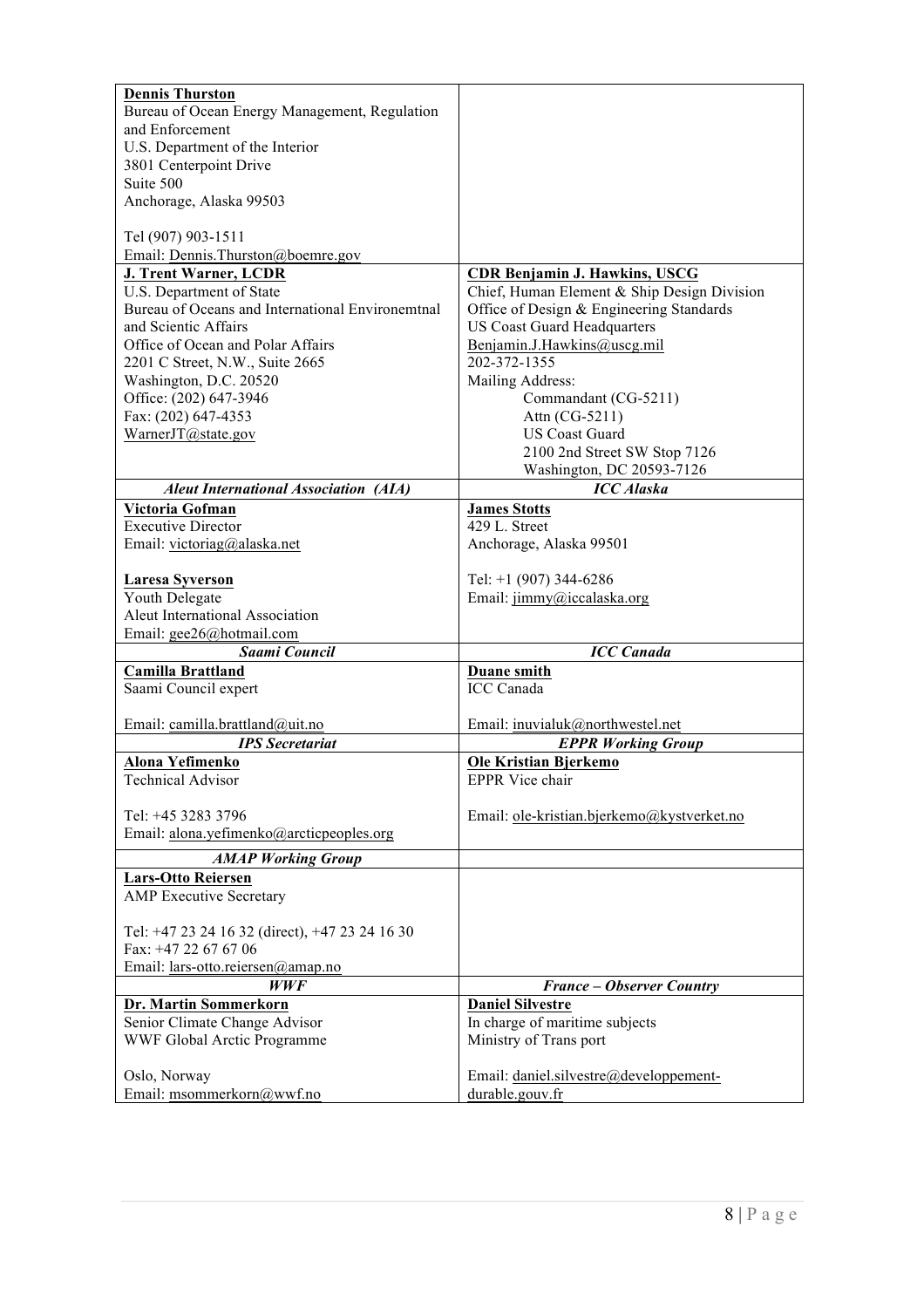| <b>UNEP/GRID Arendal</b>                   |                                             |  |
|--------------------------------------------|---------------------------------------------|--|
| <b>Peter Prokosch</b>                      | <b>Tina Kurvits</b>                         |  |
| Director                                   | North American Coordinator, Polar Programme |  |
| UNEP/GRID-Arendal                          | UNEP/GRID-Arendal                           |  |
| Norway                                     |                                             |  |
|                                            | Tel:: $+1$ 613 943 86 43                    |  |
| Email: Peter.Prokosch@grida.no             | Email: Tiina.Kurvits@grida.no               |  |
| <b>IUCN</b>                                | CCU                                         |  |
| <b>Tom Laughlin</b>                        | Vawter (Buck) Parker                        |  |
| Deputy Head of the Global Marine Program   | Earthjustice/CCU                            |  |
| IUCN USA & Caribbean Multilateral Office   |                                             |  |
| 1630 Connecticut Avenue NW, Third Floor    | Email: bparker@earthjustice.org             |  |
| Washington, DC 20009                       |                                             |  |
| <b>USA</b>                                 |                                             |  |
|                                            |                                             |  |
| Tel: +1.202.387.4826                       |                                             |  |
| Fax: $+1.202.287.4823$                     |                                             |  |
| Email: Thomas.LAUGHLIN@iucn.org            |                                             |  |
|                                            |                                             |  |
| <b>Lisa Speer</b>                          |                                             |  |
| Director                                   |                                             |  |
| <b>International Oceans Program</b>        |                                             |  |
| Natural Resources Research Defense Council |                                             |  |
| (NRDC)                                     |                                             |  |
|                                            |                                             |  |
| Email: lspeer@nrdc.org                     |                                             |  |
| <b>European Commission</b>                 |                                             |  |
| Nikolaj Bock                               | <b>Theresa Crossley</b>                     |  |
| Special Advisor on International Affairs   | Head of department at the European Maritime |  |
| <b>Executive Directors Office</b>          | Safety Agency (EMSA)                        |  |
| European Environment Agency                | Lisbon                                      |  |
|                                            |                                             |  |
| Email: Nikolaj.Bock@eea.europa.eu          | Email: Theresa.CROSSLEY@emsa.europa.eu      |  |
| <b>Inger Johanne Wiese</b>                 |                                             |  |
| <b>European Commission DG Environment</b>  |                                             |  |
| <b>Brussels</b>                            |                                             |  |
|                                            |                                             |  |
| Email: Inger-Johanne.WIESE@ec.europa.eu    |                                             |  |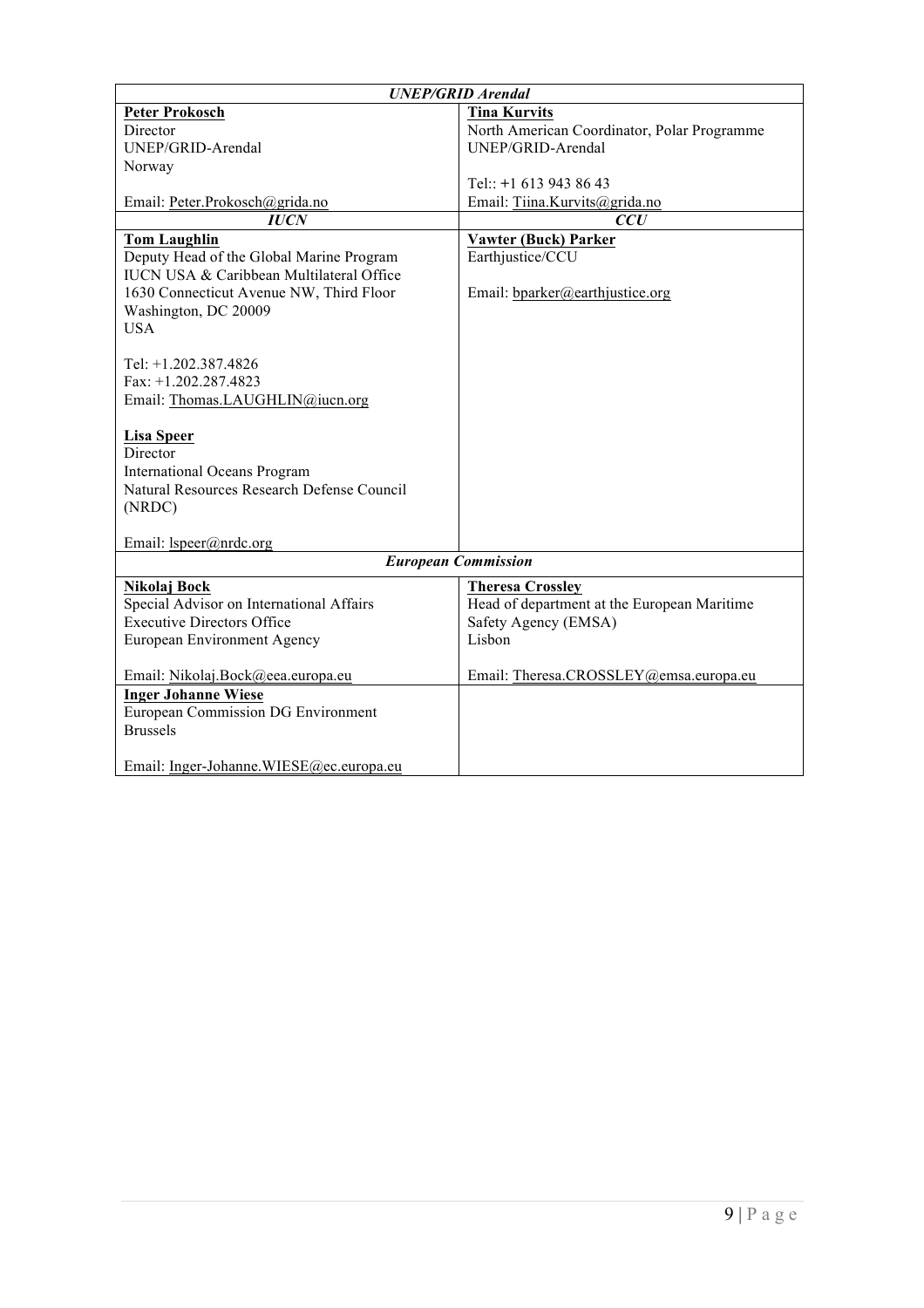## **Annex II – List of Documents**

### **Agenda Item 2 – Introduction and Adoption of the Agenda**

- Final draft Agenda with timeline
- Annotation to the Agenda version 4th of Feb

## **Agenda Item 3 – Information from the Chair and Secretariat**

- SAO Report 19-20 October 2010 sections 6.1 and 6.2
- Request for Working Group Contributions to Nuuk declaration and SAO report email from AC Chair dated 10th of Feb

#### **Agenda Item 4– Arctic Marine Shipping Assessment**

AMSA Recommendation I(B) actions 1 and 2 – IMO Measures for Arctic Shipping and I(D) action 1 - Strengthening Passenger Ship Safety in Arctic Waters provided by Denmark:

• Update on AMSA follow-up Recommendations IB and ID, submitted by Denmark

*Background Documents:*

- Information on documents submitted to DE 55 regarding the Polar Code, by Norway
- IMO DE 55/12/1 Development of Mandatory Code for Ships Operting in Polar Waters, Report of the Correspondence Group, Submitted by Norway
- IMO MSC.1/Circ.1184 Enhanced Contingency Planning Guidance for Passenger Ships Operating in Areas Remore from SAR Facilities

#### *Background Documents on the IMO polar code as submitted by CCU*

IMO DE 55/12/20 - Sewage and sewage-related discharges in polar regions IMO DE 55/12/81 - Polar Code boundaries for the Arctic and Antarctic IMO DE 55/12/91 - Vessel monitoring and traffic system IMO DE 55/12/161 - Harmful substances in packaged form and containers in Arctic waters IMO DE 55/12/171 - Polar Code boundaries for the Atlantic side of the Arctic IMO DE 55/12/181 - Reducing black carbon emissions from vessels in the Polar Regions IMO DE 55/12/191 - Definition of pollutant IMO DE 55/12/211 - Voyage management and cetaceans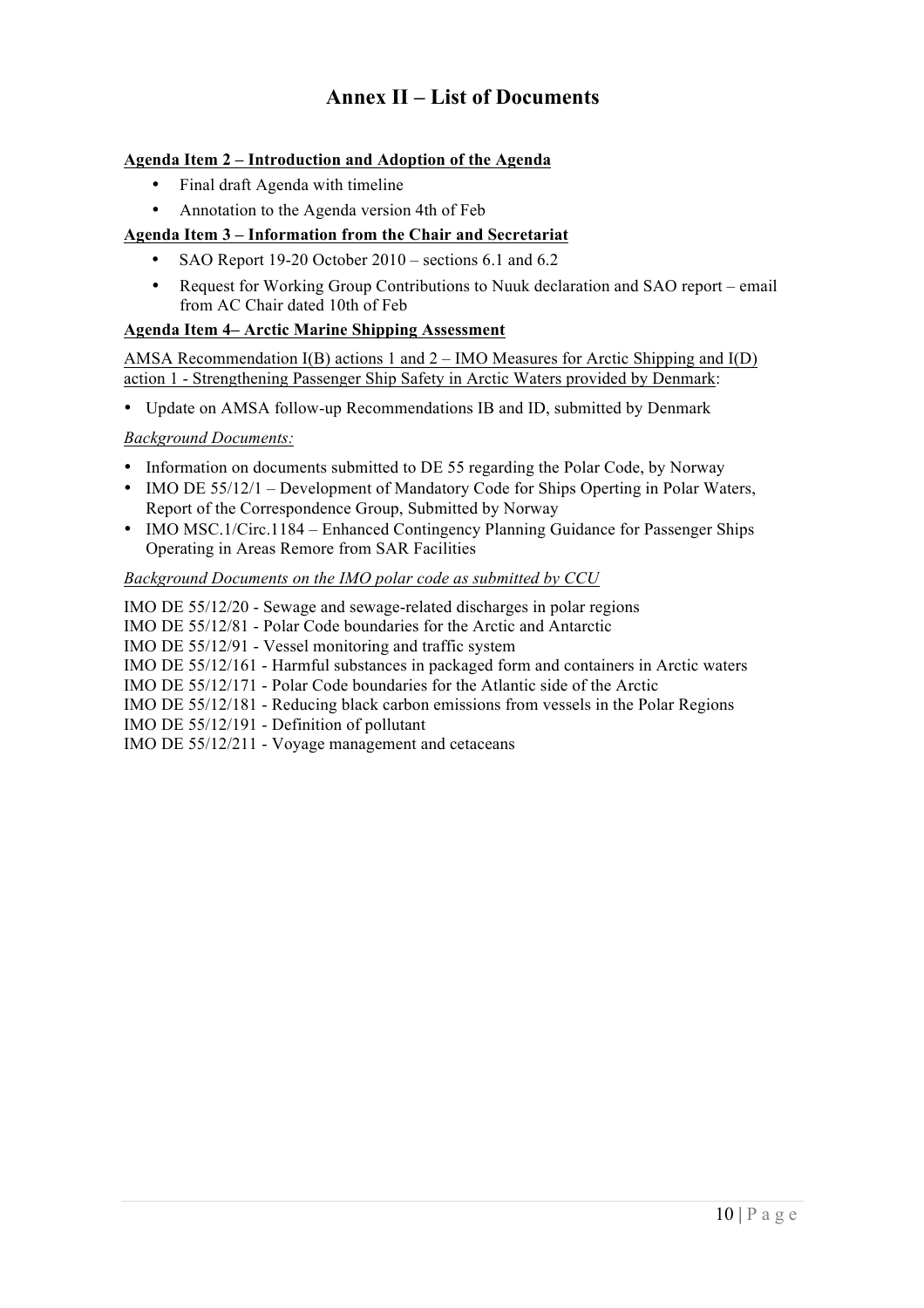## AMSA Recommendation I(B) action 3 – IMO Measures for Arctic Shipping

- Final Phase I Report on HFO from Ships (Norway/USA)
- Draft proposal for Phase II of the HFO project for the 2011-2013 PAME Work Plan
- Annotation to AMSA Recommendation I(B) action point 3

#### AMSA Recommendation I(D) (action point 2) – Strengthening Passenger Ship Safety in Arctic Waters

- Report to PAME I-2011 from USA and Denmark on AMSA Recommendation I(D)
- Annexed to this report is letter sent out on the 2nd of November 2011 requesting information from Arctic Council Member States on *any best practices or standards that may help to improve the safety, sound navigation, and environmental protection of Arctic cruise ship operations*
- Annotation to AMSA I(D) (action point 2) on Strengthening Passenger Ship Safety in the Arctic.

AMSA Recommendation  $II(A)$  – Survey of Arctic Indigenous Marine Use

- Scoping paper on Development of an Arctic Indigenous Marine Use Survey Process by AIA and Saami Council
- Annotation to AMSA Recommendation II(A)

AMSA Recommendation  $II(C)$  – Areas of Heightened Ecological and Cultural Significance

Schedule and deadlines for deliveries (as per the Project Plan)

#### *Background documents:*

AMSA Recommendation II C Project Plan approved Jan 2011

AMSA Recommendation II(D) – Specially Designated Arctic Marine Areas

- Project proposal submitted by Norway: Development of proposal(s) for internationally designated areas, for the purpose of environmental protection from shipping in the Arctic. 1) Areas within Arctic states national jurisdiction 2) Areas in international waters
- Annotation to AMSA follow-up Recommendation II D

AMSA Recommendation II(G) – Addressing Impacts on Marine Mammals (PAME

Chair/Secretariat)

To be provided

AMSA Status Report to the 2011 Ministerial meeting (Canada, Finland and the United States)

- Draft Status Report on the PAME Implementation of the AMSA Recommendations
- Annotation to Draft Status Report on the PAME Implementation of the AMSA Recommendations

*Background documents:*

- AMSA follow up matrix with additional column to track status on progress
- AMSA Report 2009

## **Agenda Item 5 – Arctic Ocean Review (AOR) Project**

- Revised draft AOR Phase I Report version  $17<sup>th</sup>$  of January
- Draft Phase II AOR project plan for consideration in the PAME Work Plan 2011-2013
- Annotation to AOR Project

*Background documents:*

• Arctic Ocean Review (AOR) Project Plan

#### **Agenda Item 6 – Ecosystem Approach**

- Draft report from the Ecosystem workshop 22-23 of January (Tromso, Norway)
- EA progress report and work plan items 2011-2013
- Annotation to Ecosystem Approach to Management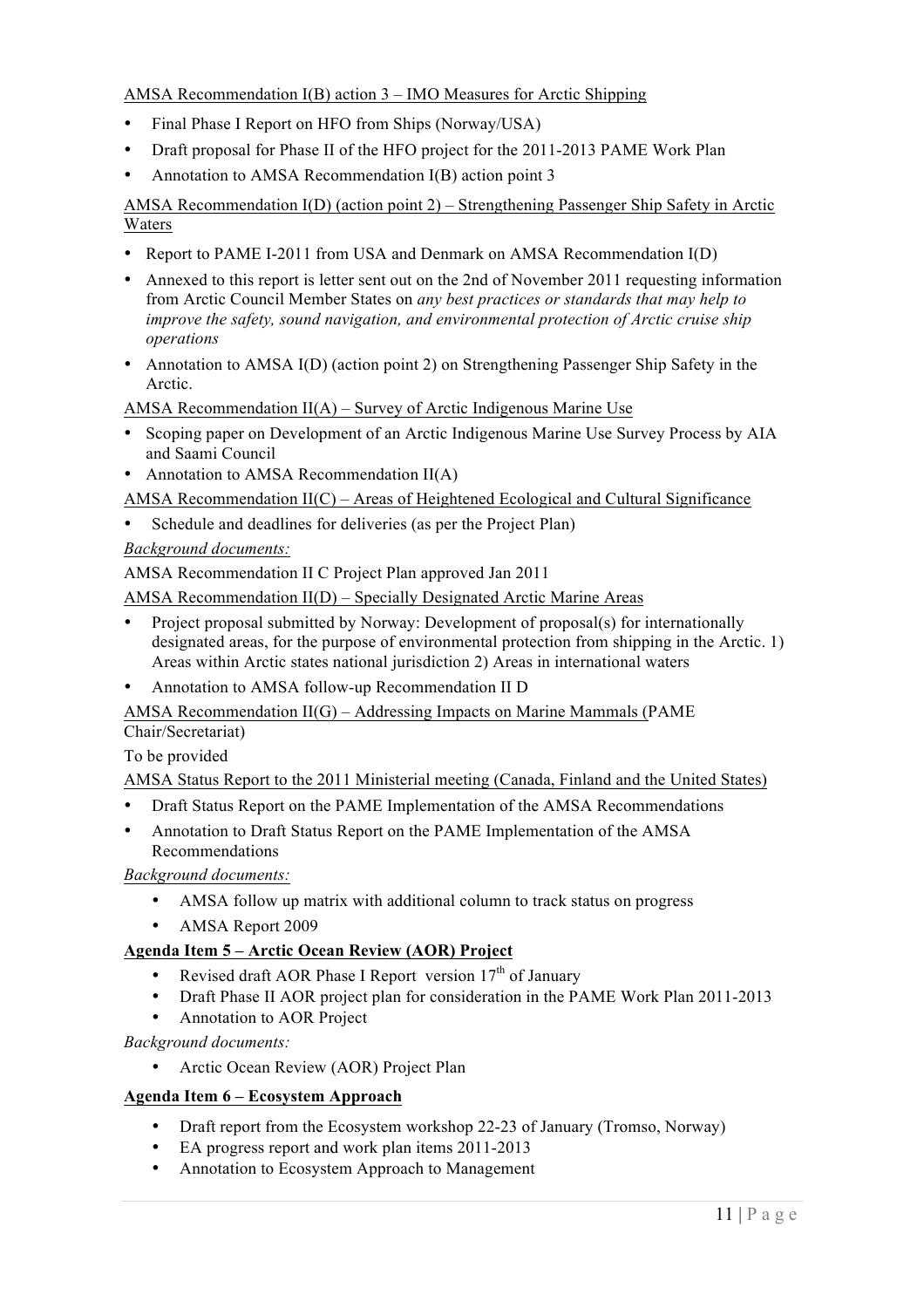#### *Background documents:*

- EA letter of invitation
- EA workshop agenda and annotation
- EA Workshop list of participants

## **Agenda Item 7 - Follow up on the Arctic Offshore Oil and Gas Guidelines (2009)**

- Project proposal submitted by USA on Health, Safety and Environmental Management Systems and the Use of Best Operating Practices for Offshore Arctic Oil and Gas Drilling Activities—A Report and Guidelines
- Project proposal submitted by USA on Arctic Oil and Gas Management, Regulation and Enforcement a Legal Regime Web-Based Information Resource
- Annotation on these proposals including comments received by Canada and Greenland

#### *Background documents:*

- Proposed *Arctic Oil and Gas, 2007* Recommendation Matrix for follow-up
- 2009 Offshore Oil and Gas Guidelines
- Arctic Oil and Gas 2007 Report

## **Agenda Item 8 – Update on the Arctic Marine Strategic Plan (AMSP)**

- Draft proposal on updating the 2004 AMSP by Norway
- Annotation to updating the 2004 AMSP by Norway

## *Background documents:*

- Implementation status of AMSP
- 2004 Arctic Marine Strategic Plan (AMSP)

## **Agenda Item 9 - Draft PAME Work Plan 2011-2013**

- Revised draft PAME work plan 2011-2013 version 17th of January updated based on comments received by Norway and USA and should be used as the "working document"
- Draft PAME work plan 2011-2013 version 10th of December including comments from Norway and USA in track change format
- Annotation to agenda 9-PAME work plan 2011-2013

## **Agenda Item 10 - Preparations and deliverables to the 2011 Arctic Council Ministerial meeting**

- Draft PAME reporting for Ministerial as per request by Arctic Council Chair-version 11 Jan 2011
- Annotation to preparations and deliverables for 2011 Nuuk Ministerial
- Request for Working Group Contributions to Nuuk declaration and SAO report email from AC Chair dated 10th of Feb

#### **General Information**

- Logistics (meeting location and hotels)
- PAME Operating Guidelines
- List of Participants
- PAME Work Plan 2009-2011
- SAO Report to the 2009 Ministerial meeting
- 2009 Tromsö Declaration
- PAME II-2010 RoDs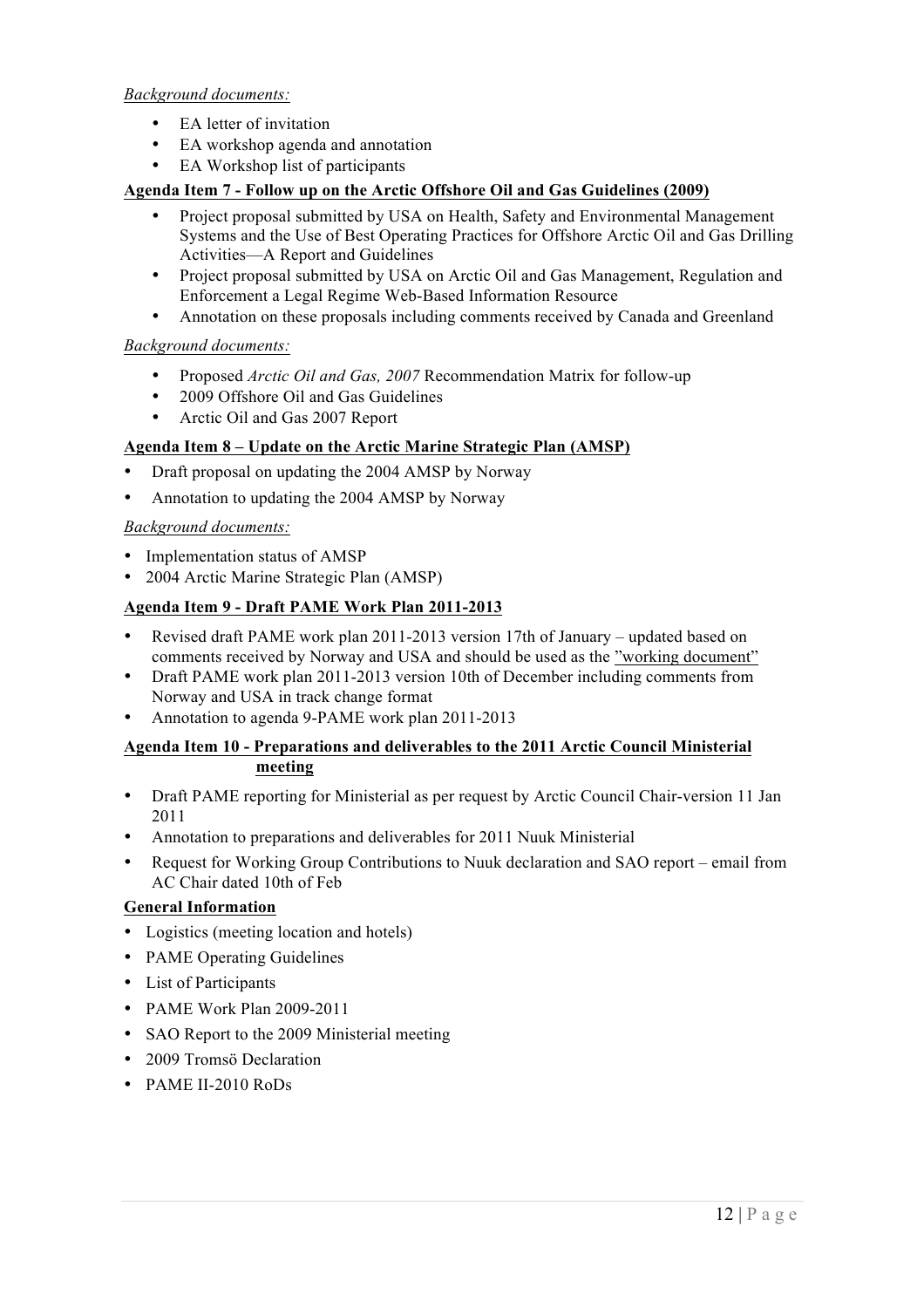## **Annex III – Meeting Agenda with Timeline**

Coffee breaks: 10:00-10:15 and 15:00-15:15 - Lunch break: 12:00-13:00

## *TUESDAY, February 15*

## **09:00-09:30**

- **Item 1:** Opening of the Meeting (TBD)
- **Item 2:** Introduction and Adoption of the Agenda (PAME Chair)
- **Item 3:** Information from the Chair and the Secretariat
	- ! Outcomes/Guidance from the SAO meeting SAO meeting 19-20 October 2010
	- $\triangleright$  Deadlines for submissions to SAOs in preparation for the Next Ministerial meeting and guidance from SAOs on deadlines, process etc. (if available)

*Breakout Session for the Ecosystem Approach Expert Group parallel to plenary, if needed*

## **09:30-14:00**

**Item 4:** Arctic Marine Shipping Assessment follow-up activities

Progress reporting and next steps on the following AMSA Recommendations:

- $\triangleright$  I(B) IMO Measures for Arctic Shipping (actions 1 and 2 lead Denmark)
	- o Work is underway in IMO to develop a mandatory Polar Code by 2012 (Denmark to provide an update/status)
- $\triangleright$  I(B) IMO Measures for Arctic Shipping (action 3 lead Norway/USA))
	- o Final Phase I Report on HFO from Ships (Norway/USA) for 2011 Ministerial submission
	- o Draft terms of reference, for Phase II of the HFO project for the 2011- 2013 PAME Work Plan (Norway/USA)
	- o Discussions and agreement on final versions
- $\triangleright$  I(D) Strengthening Passenger Ship Safety in Arctic Waters
	- o Action point 1 (Denmark): Work is ongoing at IMO on several initiatives to improve passenger vessel safety. Denmark to provide update on IMO progress.
	- o Action point 2 (Denmark/USA): Expedition cruise ship best practices/activities:
		- Consolidated summary of best practices for cruise ships operating in the Arctic
		- **EXECUTE:** Presentation on: *Environmentally friendly, safe and responsible expedition cruise tourism in the Arctic – practices and industry standards by Frigg Jørgensen, Association of Arctic Expedition Cruise Operators (AECO)*
	- o Discussions: Questions and answers
- $\triangleright$  II(A) Survey of Arctic Indigenous Marine Use
	- o Scoping paper by AIA and Saami Council for consideration in the 2011- 2013 PAME Work Plan
- $\triangleright$  II(C) Areas of Heightened Ecological and Cultural Significance (AMAP/CAFF)
	- o Discuss the Interim Report based on information from AMAP/CAFF, and the use of the Report for the purpose of implementation of II (D)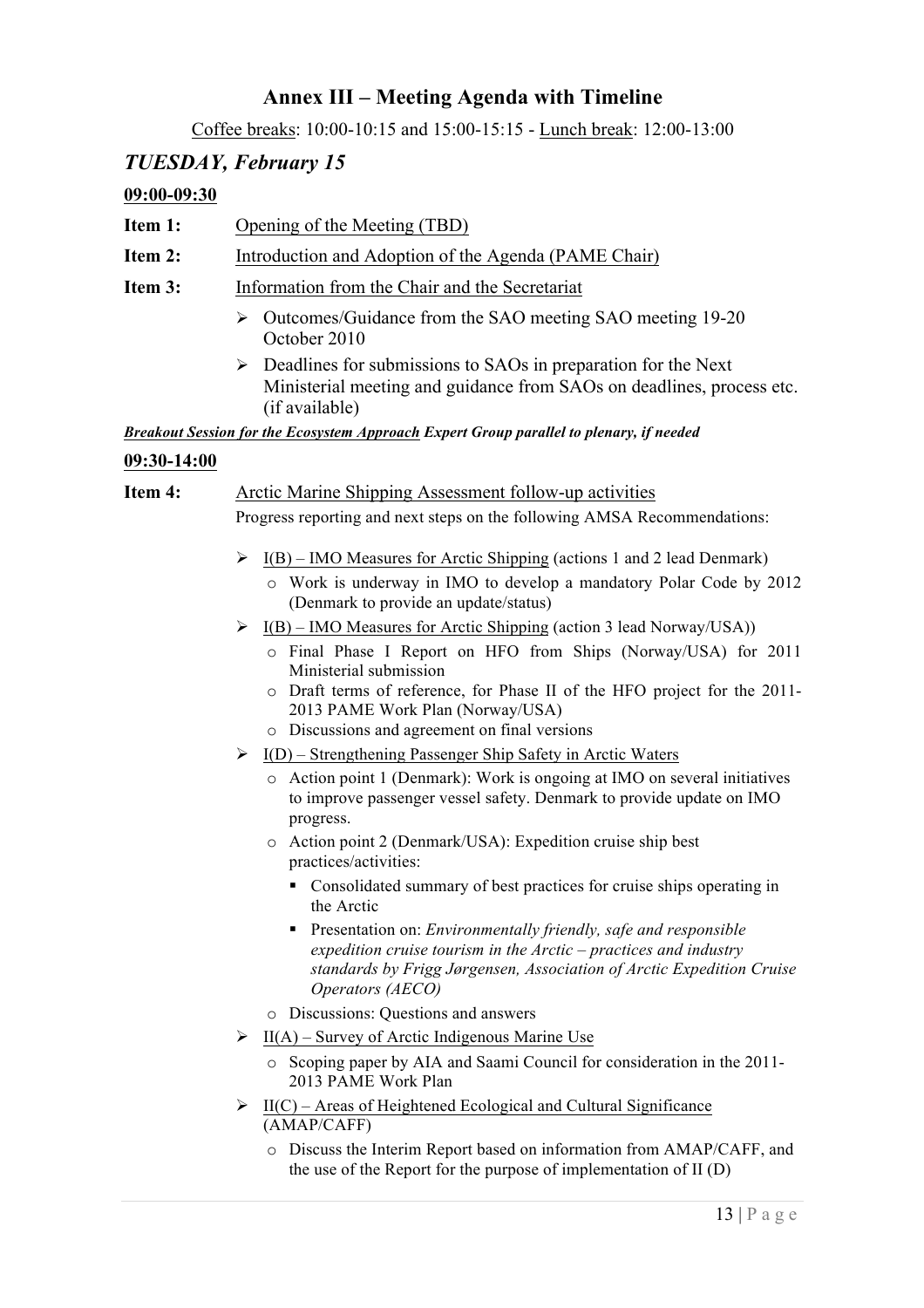- $\triangleright$  II(D) Specially Designated Arctic Marine Areas
	- o Project proposal on the implementation of II (D) for consideration in the PAME Work Plan 2011-2013 (Norway)
- $\triangleright$  II(G) Addressing Impacts on Marine Mammals (PAME Chair/Secretariat)
- $\triangleright$  II(F) Oil Spill Prevention and III (C) Circumpolar Environmental Response Capacity - EPPR to provide update on respective follow-up activities
- $\triangleright$  AMSA Status Report to the 2011 Ministerial meeting (Canada, Finland and the United States)
- $\triangleright$  Updating the AMSA database (TBD)
- $\triangleright$  Tour de Table and agreement on next steps and considerations in the PAME Work Plan 2011-2013 and for 2011 Ministerial meeting.

## *Breakout Session for AMSA follow-up activities from 14:00-17:00 parallel with plenary to finalize relevant documents for consideration in the 2011-2013 PAME Work Plan and draft PAME progress report to Ministers for further discussion and agreement under Agenda Item 8.*

## **14:00-16:00**

- **Item 5:** Arctic Ocean Review Project (Canada/Norway/Iceland/Russia/USA)
	- > Final draft AOR Phase I Report
	- $\triangleright$  Draft Phase II AOR project plan for consideration in the PAME Work Plan 2011-2013
	- $\triangleright$  Tour de Table and agreement on final versions

## **16:00-17:00**

## **Item 6:** Ecosystem Approach (Norway/USA)

- $\geq$  Outcome from the Ecosystem workshop 22-23 of January (Tromso, Norway)
- ! Report on progress and implementation as per the EA Work Plan 2009- 2011
- $\triangleright$  Outline the work planned to be accomplished during the 2011-2013 for consideration in the PAME Work Plan

## *WEDNESDAY, February 16*

## **09:00-10:00**

**Item 7:** Follow up on the 2009 Arctic Offshore Oil and Gas Guidelines (OOGG) and OGA - USA

- ! project proposals on Oil and Gas Assessment (OGA) follow-up activities of relevance to OOGG (USA)
	- o *Health, Safety and Environmental Management Systems and the Use of Best Operating Practices for Offshore Arctic Oil and Gas Drilling Activities—A Report and Guidelines*
	- o *Arctic Oil and Gas Management, Regulation and Enforcement a Legal Regime Web-Based Information Resource*
- $\triangleright$  Discussions and consideration in the 2011-2013 PAME Work Plan.

## **10:15-11:00**

#### **Item 8:** Update on the Arctic Marine Strategic Plan (AMSP) - Norway

- $\triangleright$  Draft proposal as prepared by Norway
- $\triangleright$  Discussions/comments and consideration in the 2011-2013 PAME Work Plan

## **11:00-14:00 – BREAKOUT SESSIONS**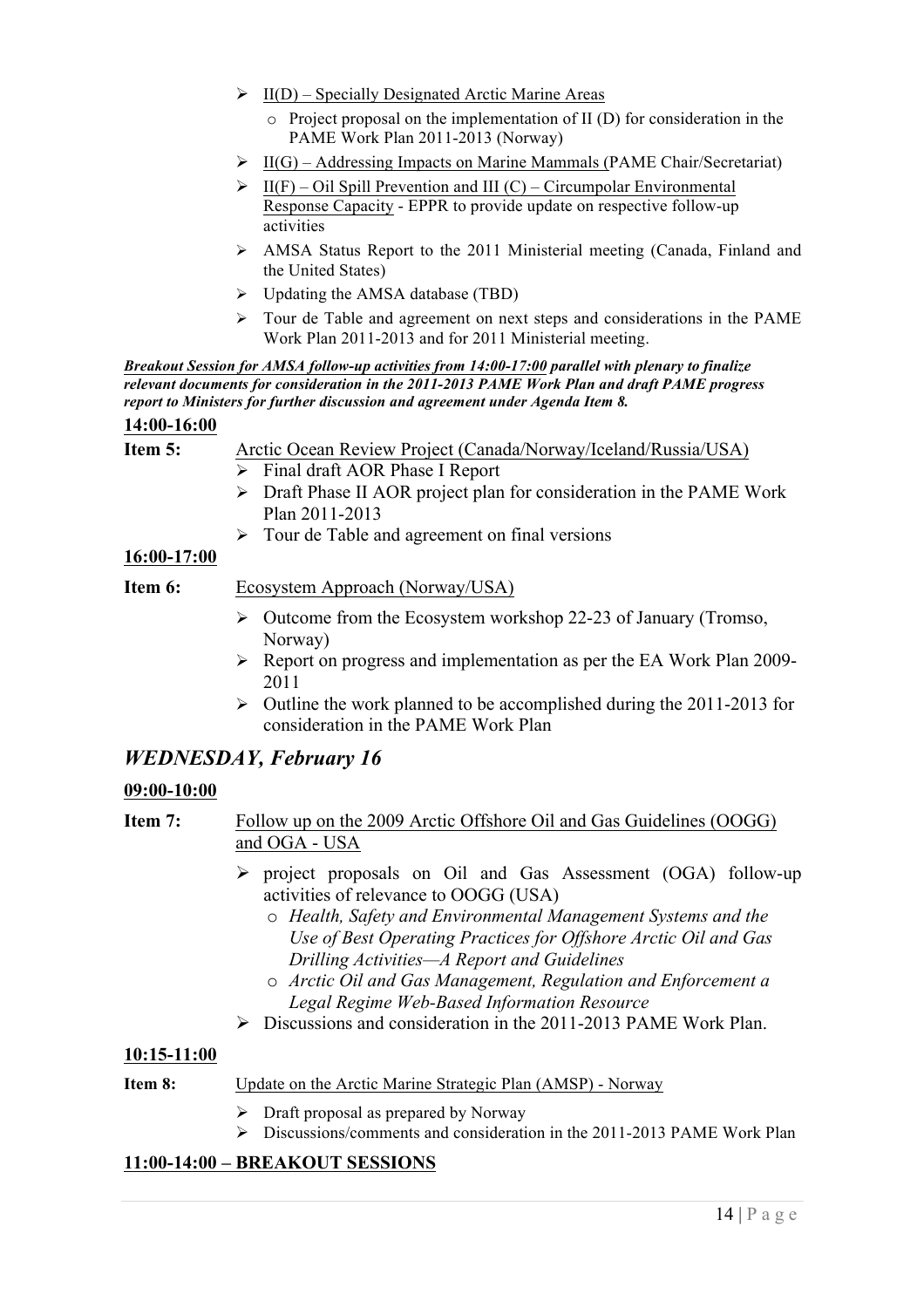*Breakout Sessions for AOR, EA, OOGG and AMSA follow-up as needed to finalize relevant documents for inclusion into the 2011-2013 PAME Work Plan and draft PAME progress report to Ministers for further discussion and agreement under Agenda Item 8.*

## **14:00-16:00 - PLENARY**

**Item 9:** Draft PAME Work Plan 2011-2013

- ! Revised draft PAME Work Plan 2011-2013 (objectives, activities and leads)
- ! New projects proposed by Member Countries?
- $\triangleright$  Inclusions of project/activities as per discussions and decisions from breakout sessions
- $\triangleright$  Outstanding issues and agreement on content
- **Item 10:** Preparations and deliverables to the 2011 Arctic Council Ministerial meeting
	- $\triangleright$  Type of deliverables and deadlines for the Ministerial meeting
	- $\triangleright$  Review and revise a draft text for the SAO Report to Ministers and draft declaration text for the Ministerial Declaration
	- $\triangleright$  Decision on next steps for outstanding issues, if any

## **16:00-17:00 – BREAKOUT SESSIONS**

*Continue Breakout Sessions as reflected in the discussions under Items 9 and 10, as needed*

## *THURSDAY, February 17*

## **09:00-11:00**

**Item 11:** Address any outstanding issues from previous two days – final versions and/or considerations in the 2011-2013 Work Plan

- $\triangleright$  AMSA follow-up activities
- > AOR Project
- > Ecosystem Approach
- ▶ OOGG and OGA follow-up
- > AMSP Update
- PAME Work Plan 2011-2013
- $\triangleright$  PAME Report to SAO/Ministerial meeting

## **11:00-15:00**

- **Item 12:** Summary of Meeting Decisions and Follow up Actions (Chair & Secretariat)
	- $\triangleright$  The PAME Progress Report and deliverables to the SAO meeting March 2011 (Chair)
	- $\triangleright$  Main Records of Decisions from the meeting (Chair)
	- ! Next PAME meeting (proposed timing Sep. 2011 and location TBD) and confirmation of new PAME Chair
- **Item 13:** Any other business and closing of the Meeting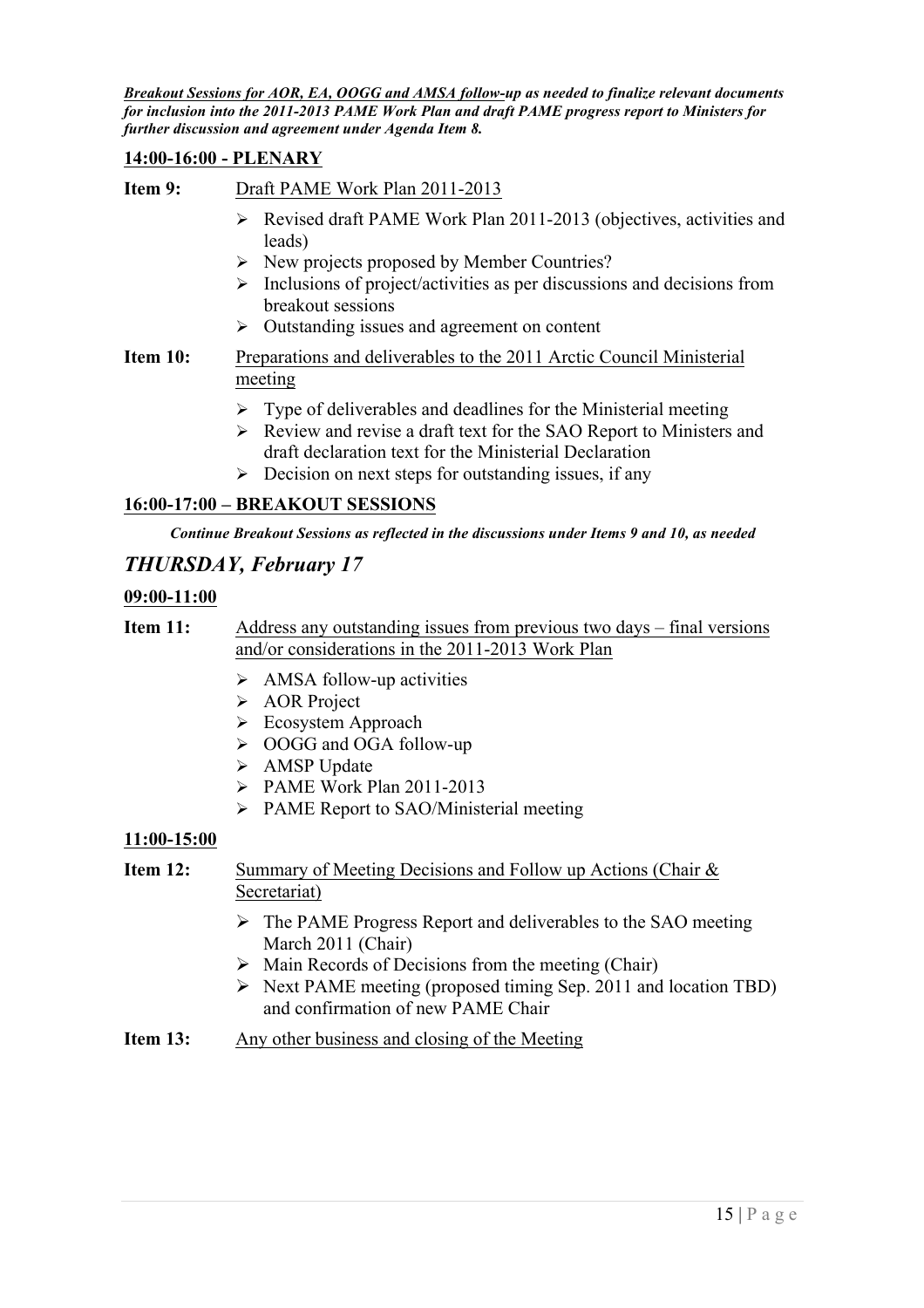## **Annex IV – Annotation to the Agenda**

The aim of this Meeting is to reach agreement on the following activities:

- 1. Deliverables to the Ministerial meeting  $12<sup>th</sup>$  of May 2011:
	- Phase I Report on the AMSA follow-up HFO project (Norway/USA) and a project proposal for Phase II (Norway/USA) to be included in the 2011-2013 PAME Work Plan
	- AMSA status report on the follow-up of AMSA recommendations (Canada, Finland and the United States)
	- AOR Phase I Report and AOR Workshop Summary (Canada/Iceland/Norway/Russia/USA) and project plan for Phase II (Canada/Iceland/Norway/Russia/USA) to be included in the 2011-2013 PAME Work Plan
	- EA Status Report and work plan items for 2011-2013, including the EA Workshop Report (as per workshop planned 22-23 January 2011 in Tromsö, Norway)
	- Draft 2011-2013 PAME Work Plan
- 2. Draft PAME Work Plan 2011-2013 for submission to SAOs/Ministers. Countries are requested to come prepared to finalize its respective activities for inclusion to the work plan for both ongoing and new projects/activities. Furthermore, confirmation on leads is requested.
- 3. Agree on the content of the PAME report to SAOs/Ministers, including a suggested draft text for SAOs recommendation to Ministers

Following annotations have previously been sent out as separate documents and are compiled here for an ease of reference.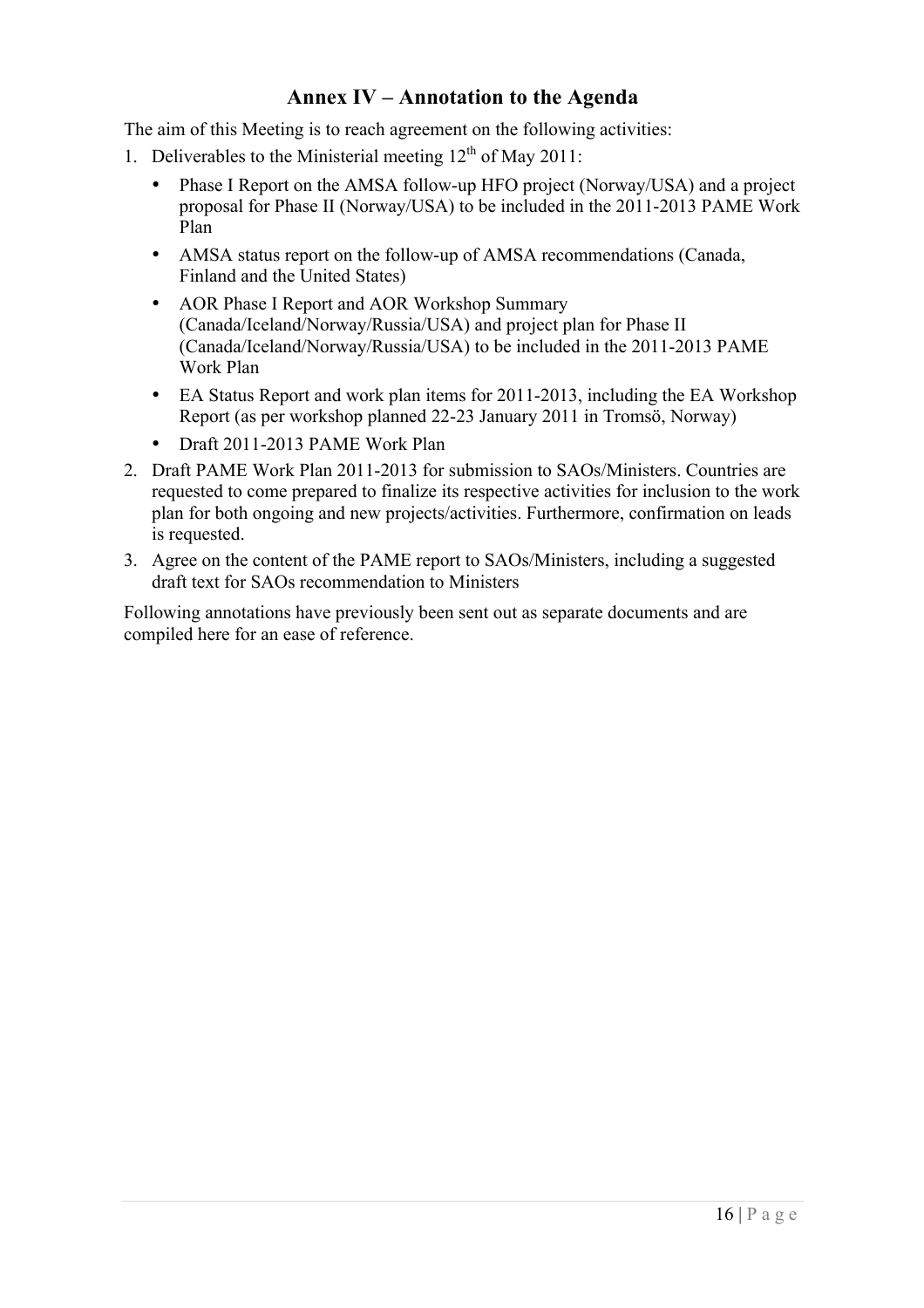## **Agenda Item 4: Arctic Marine Shipping Assessment Follow-up Activities (Respective leads)**

Background:

- 1. Actions to be followed up/implemented by PAME as identified in the AMSA Matrix are recommendations  $I(A)$ ,  $I(B)$ ,  $I(C)$ ,  $I(D)$ ,  $I(I(D))$  and  $I(I(G))$ .
- 2. Actions to be followed up/implemented by other Arctic Council working groups are AMSA recommendations  $I(E)$ ,  $II(C)$ ,  $II(F)$  and  $III(C)$ .
- 3. Actions to be followed up within national implementation processes/policies with possible future requests for reporting on national activities, if needed, are AMSA recommendations  $II(A)$ ,  $II(B)$ ,  $II(E)$ ,  $II(H)$ ,  $III(A)$ ,  $III(B)$  and  $III(D)$

*AMSA follow-up Recommendation I(B) action points 1 and 2 and I(D) - IMO Measures for Arctic Shipping (Denmark)*

Documents:

• Update on AMSA follow-up Recommendations IB and ID, submitted by Denmark

Background Documents:

- Information on documents submitted to DE 55 regarding the Polar Code, by Norway
- IMO DE 55/12/1 Development of Mandatory Code for Ships Operting in Polar Waters, Report of the Correspondence Group, Submitted by Norway
- IMO MSC.1/Circ.1184 Enhanced Contingency Planning Guidance for Passenger Ships Operating in Areas Remore from SAR Facilities

Background documents:

- AMSA follow up matrix with additional column to track status on progress (to be provided)
- AMSA Report 2009

## *AMSA follow-up Recommendation I(B) action point 3 - IMO Measures for Arctic Shipping (Norway and USA)*

With reference to PAME II-2010 RoDs (Norway and USA co-leads):

…….. *Agree to provide a report on Phase I, and to propose possible next steps, including a draft terms of reference, for Phase II of the project, for discussion at the PAME-I 2011 with the view to present a proposal to the Arctic Council Ministers in 2011 for their consideration and possible inclusion in the PAME Work Plan 2011-2013.*

## Documents:

- Final Phase I Report on HFO from Ships (Norway/USA) for 2011 Ministerial submission
- Draft proposal for Phase II of the HFO project for the 2011-2013 PAME Work Plan

## **Action requested by PAME I-2011 on AMSA I(B) action point 3:**

Based on the results of the Phase I report, PAME to discuss options for continuation of this project as per Phase II HFO draft project proposal and agree to a final version of Phase II HFO project proposal for inclusion into the 2011-2013 PAME work plan.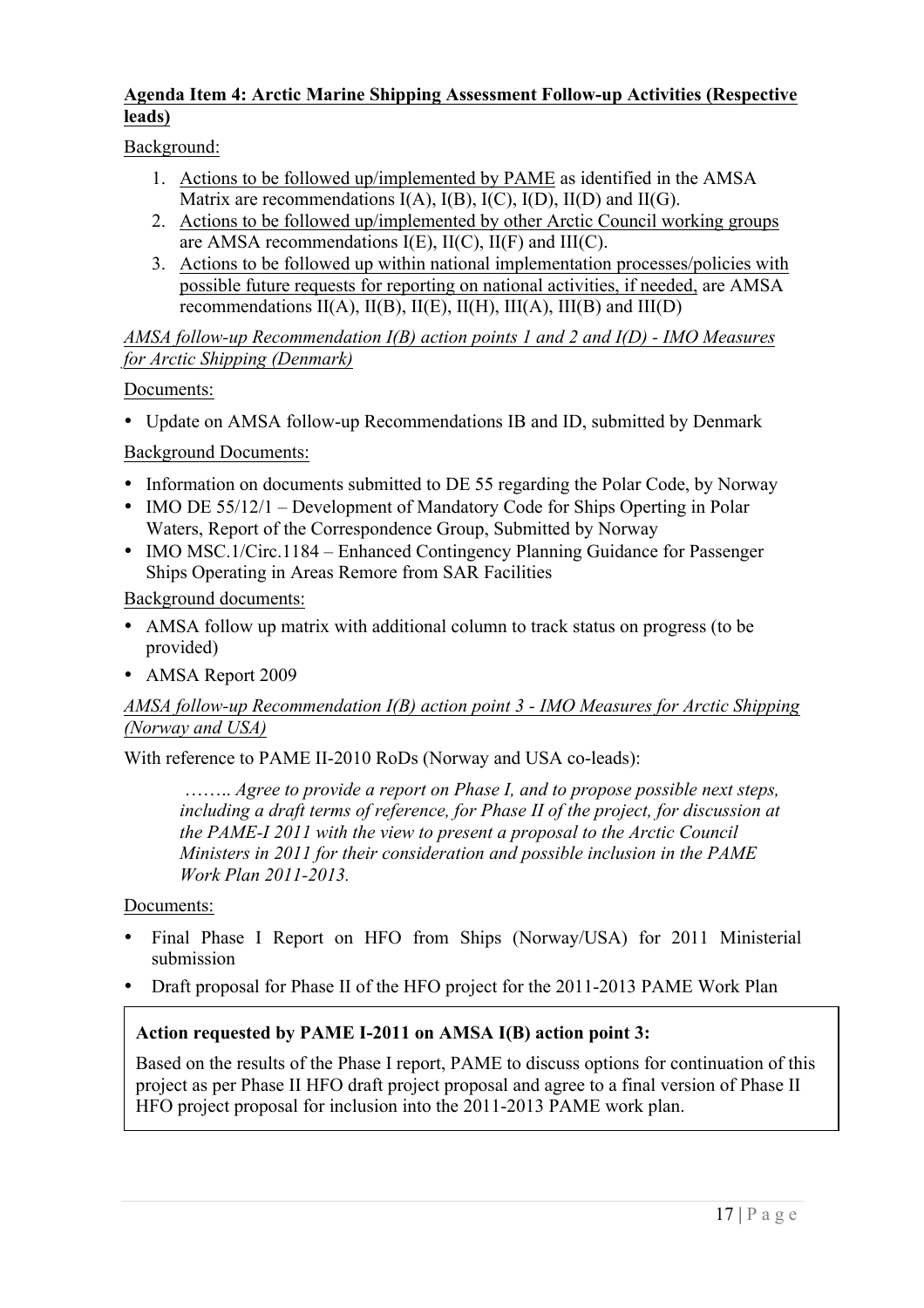## With reference to PAME II-2010 RoDs:

*I(D) action 2 – Invite Denmark and USA to send a letter to Arctic Council countries seeking information on cruise industry and AC State best practices and standards related to safety and environmental protection, and to report, including proposed recommendations for additional actions by PAME at PAME I-2011. Welcome the information from the Cruise Lines International Association, and strongly encourage cruise ship operators to continue to develop, implement and share their own best practices for operating in such conditions. Take note of the Association of Arctic Expedition Cruise Operators' (AECO) invitation to PAME to speak at its conference in Oslo in October 2010. Invite a representative from AECO and the European Cruise Council (ECC) to present on industry standards and best practices for Arctic cruise tourism to PAME I-2011.*

## Documents:

- Report to PAME I-2011 from USA and Denmark on AMSA Recommendation  $I(D)$
- Annexed to this report is letter sent out on the 2nd of November 2010 requesting information from Arctic Council Member States on *any best practices or standards that may help to improve the safety, sound navigation, and environmental protection of Arctic cruise ship operations*

## **Actions requested by PAME I-2011 on AMSA I(D) action point 2:**

A non-exhaustive menu of possible options available for PAME to further advance implementation of AMSA Recommendation I(D) follows. These options could be pursued singly or in combination, sequentially or simultaneously:

- Subject to the availability of funding, convene an Experts' Workshop that includes representatives of industry from both poles, national governments (flag states, port states, and Arctic coastal states), classification societies, marine insurers, indigenous peoples, NGOs and other stakeholders to gather additional information regarding best practices for Arctic cruise operations and produce a workshop report to document and disseminate such best practices.
- Determine whether PAME should pursue the development of basic best practice guidelines specifically tailored to Arctic cruise ship operations based on existing industry and NGO standards and recommendations and benefiting from the considerable work already done on Polar cruise tourism. If yes, identify specific areas/issues that should be the focus of such basic guidelines and how best to proceed with their development (e.g., begin with 5-10 basic best practice principles that can be elaborated upon or augmented in the future).

*AMSA follow-up Recommendation II(A) – Survey of Arctic Indigenous Marine Use*  $\frac{d}{dx}$  –  $\frac{d}{dx}$  –  $\frac{d}{dx}$  and  $\frac{d}{dx}$  in the development by  $\frac{d}{dx}$ 

That the Arctic states should consider conducting surveys on Arctic marine use by indigenous communities where gaps are identified to collect information for establishing up-to-date baseline data to assess the impacts from Arctic shipping *activities.* particities. The Arctic marine environment of the Arctic marine environment. The Arctic marine environment of  $\mathcal{L}$ 

Furthermore, with reference to the draft scoping paper as prepared by AIA and Saami Council and PAME II-2010 RoDs on this subject: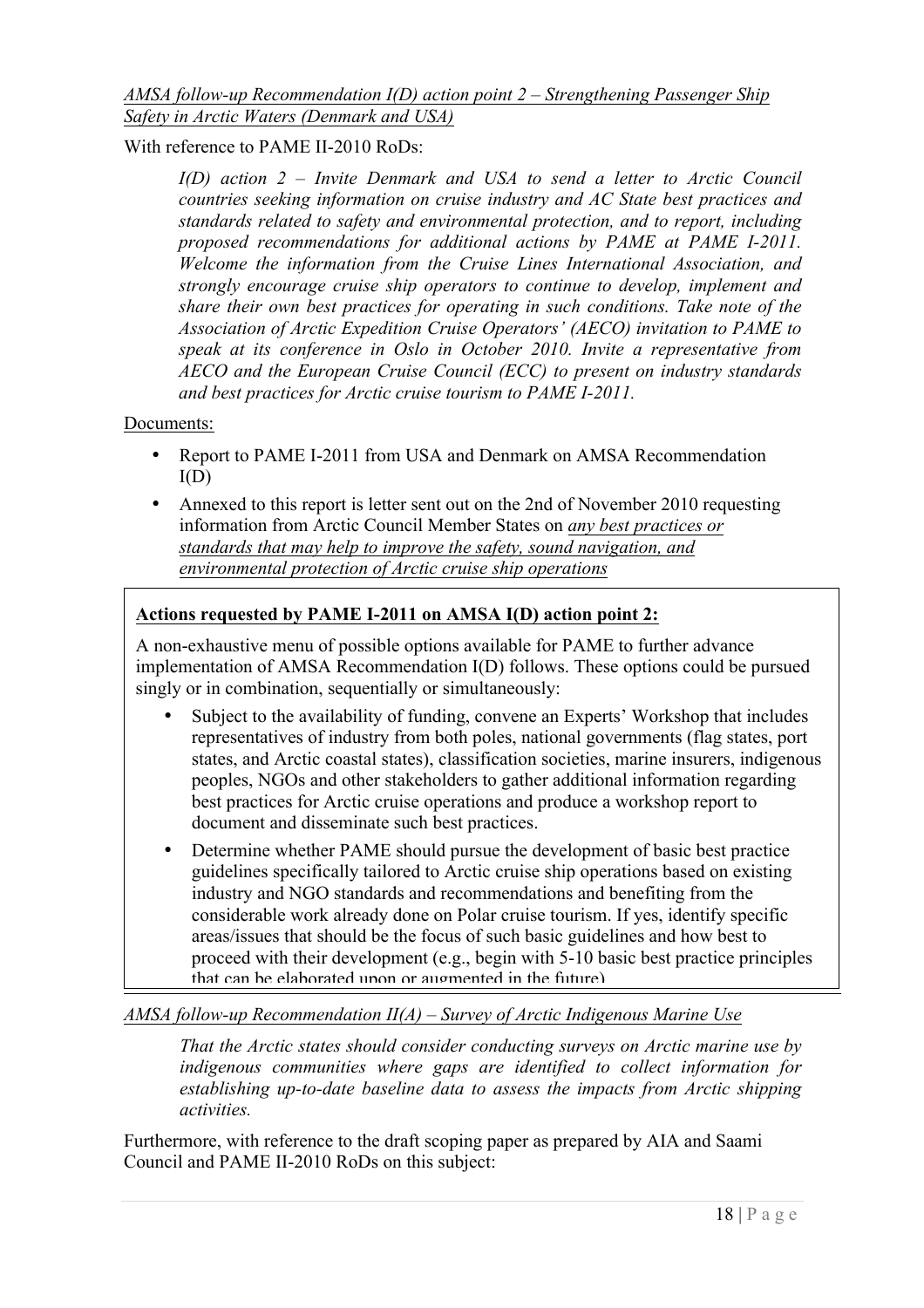*Welcome the offer from AIA and Saami Council to co-lead a scoping paper on possible project on advancing survey of Indigenous Marine Use to the PAME I-2011 Meeting.*

## **Documents**

• Scoping paper on Development of an Arctic Indigenous Marine Use Survey Process by AIA and Saami Council

## **Action requested by PAME I-2011**

- 1. Amend Draft Work Plan to cross reference activities falling under the follow up to recommendations II A, IIC, and IID.
- 2. Ask the writing team for IIC to identify specific sections that have relevance to recommendation IIA
- 3. Encourage all working groups to provide support and endorsement as appropriate for national and international projects that plan to engage in survey of AIMU. (E.g. ICC project submitted to SDWG).

*AMSA Recommendation II(C) – Areas of Heightened Ecological and Cultural Significance* 

Document: 5. Create and maintain a registry of Arctic Council activities in the field of AIMU.

Schedule and deadlines for deliveries (as per the Project Plan)

Background documents:

AMSA Recommendation II C Project Plan approved Jan 2011

*AMSA follow-up Recommendation II(D) – Specially Designated Arctic Marine Areas*

*That the Arctic states should, taking into account the special characteristics of the Arctic marine environment, explore the need for internationally designated areas for the purpose of environmental protection in regions of the Arctic Ocean.*

With reference to the Record of Decisions from the PAME-II 2010 meeting on AMSA Recommendations II (C) and II (D):

*II (C) – Welcome the information from AMAP/CAFF/SDWG on the progress on the follow-up of II (C) on the identification of areas of heightened ecological and cultural significance, and look forward to the final report to be presented to PAME-I 2011.* 

*II (D) – Welcome the offer from Norway to take a lead in proposing a project on the implementation of II (D) for the discussion at PAME-I 2011, and invite other countries to co-lead the work with the view to present a proposal to the Arctic Council Ministers in 2011 for their consideration and possible inclusion in the PAME Work Plan 2011-2013.*

 $\overline{a}$ 

<sup>1</sup> A draft report will be presented to PAME-I 2011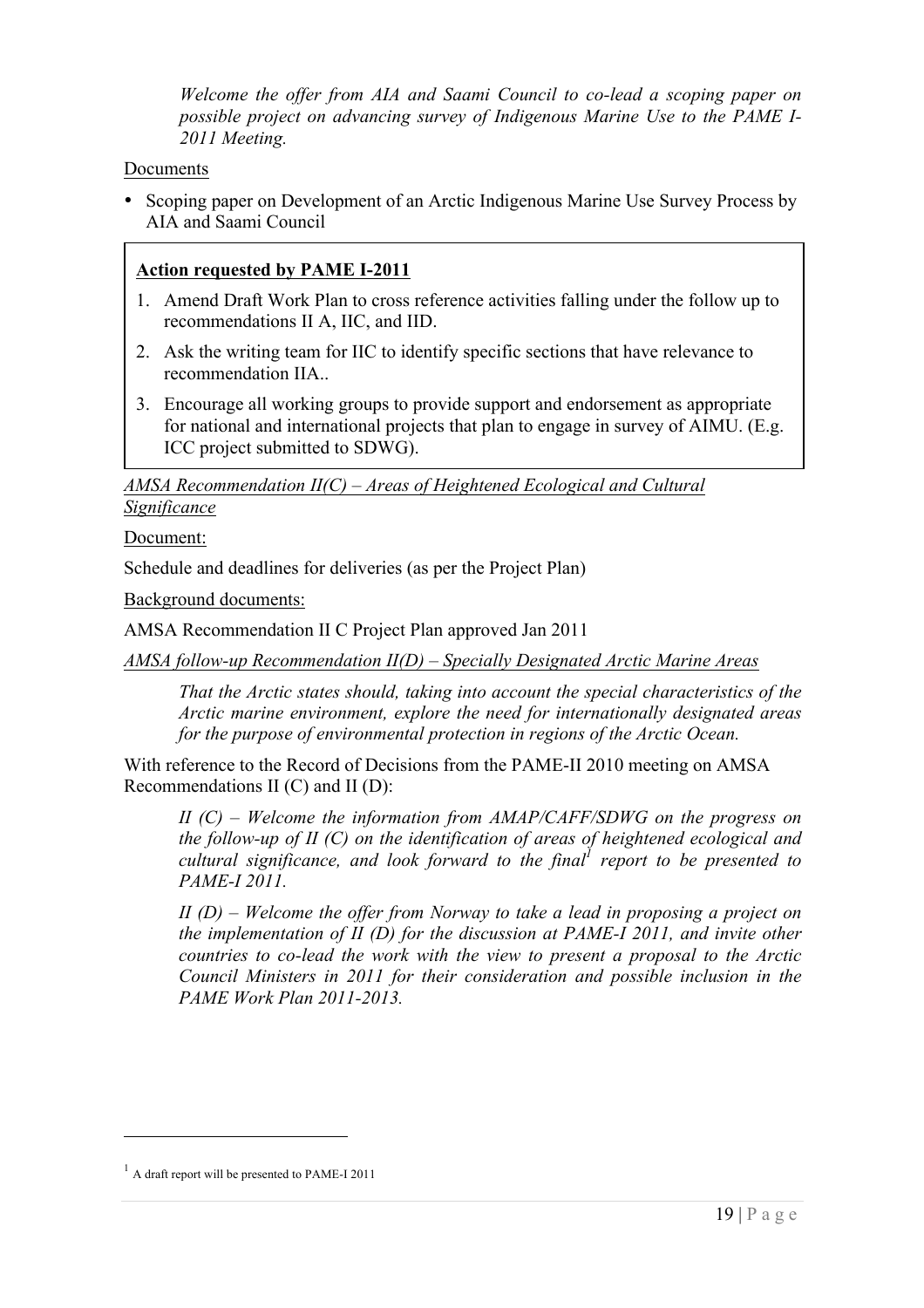## **Action requested by PAME I-2011 on AMSA II(D):**

With reference to the document submitted by Norway on the Development of proposal(s) for internationally designated areas, for the purpose of environmental protection from shipping in the Arctic: 1)Areas within Arctic states national jurisdiction and 2) Areas in international waters – participants are asked to come prepared to agree to the following:

Review the report from II (C) and;

1) Areas within national jurisdiction

- Forward information on areas within national jurisdiction to the states concerned.
- In accordance with the second part of recommendation II (C) PAME encourages implementation of measures to protect these areas from the impacts of Arctic marine shipping, in coordination with all stakeholders and consistent with international law.
- Invite the states concerned to continue to develop joint proposals within the PAME
- 2) Areas in international waters
	- Initiate the AMSA Recommendation II (D) proposed project (part 2) by adding it to PAME's 2011-2013 work plan, for final approval by the Arctic Council in Spring 2011.
	- Establish a contact group with the task of developing and agreeing to a detailed work plan and ToR for the contract with a consultant for the AMSA Recommendation II (D) project, if possible before the Spring AC meeting.

elaborate or explore options that are available (SA, PSSA, ECAs etc) and develop a draft

That the leads, supported by the contact group, engage with a consultant to further

## **Status Report on the PAME Implementation of the AMSA Recommendations (Canada, Finland and USA)**<br>Finland and USA)

## Background:

With reference to the PAME I-2010 RoDs:

*AMSA co-leads (Canada, Finland and the United States) to produce a draft status report on the follow-up of AMSA recommendations to the 2011 Arctic Council Ministerial meeting, for consideration at PAME I-2011.*

The AMSA draft status report as prepared by Canada, Finland and the United States on the implementation of the AMSA report's 17 recommendations is intended to acknowledge the successes and significant progress in several areas and at the same time, draw attention to areas and recommendations where progress is limited and more work may be needed.

## Documents:

• Draft Status Report on the PAME Implementation of the AMSA Recommendations

## **Action requested by PAME I-2011:**

Agree on the final version of the Status Report on the PAME Implementation of the AMSA Recommendations

## **Agenda Item 5: Arctic Ocean Review Project (Canada/Norway/Iceland/Russia/USA)**

With reference to PAME II-2010 on the AOR Progess: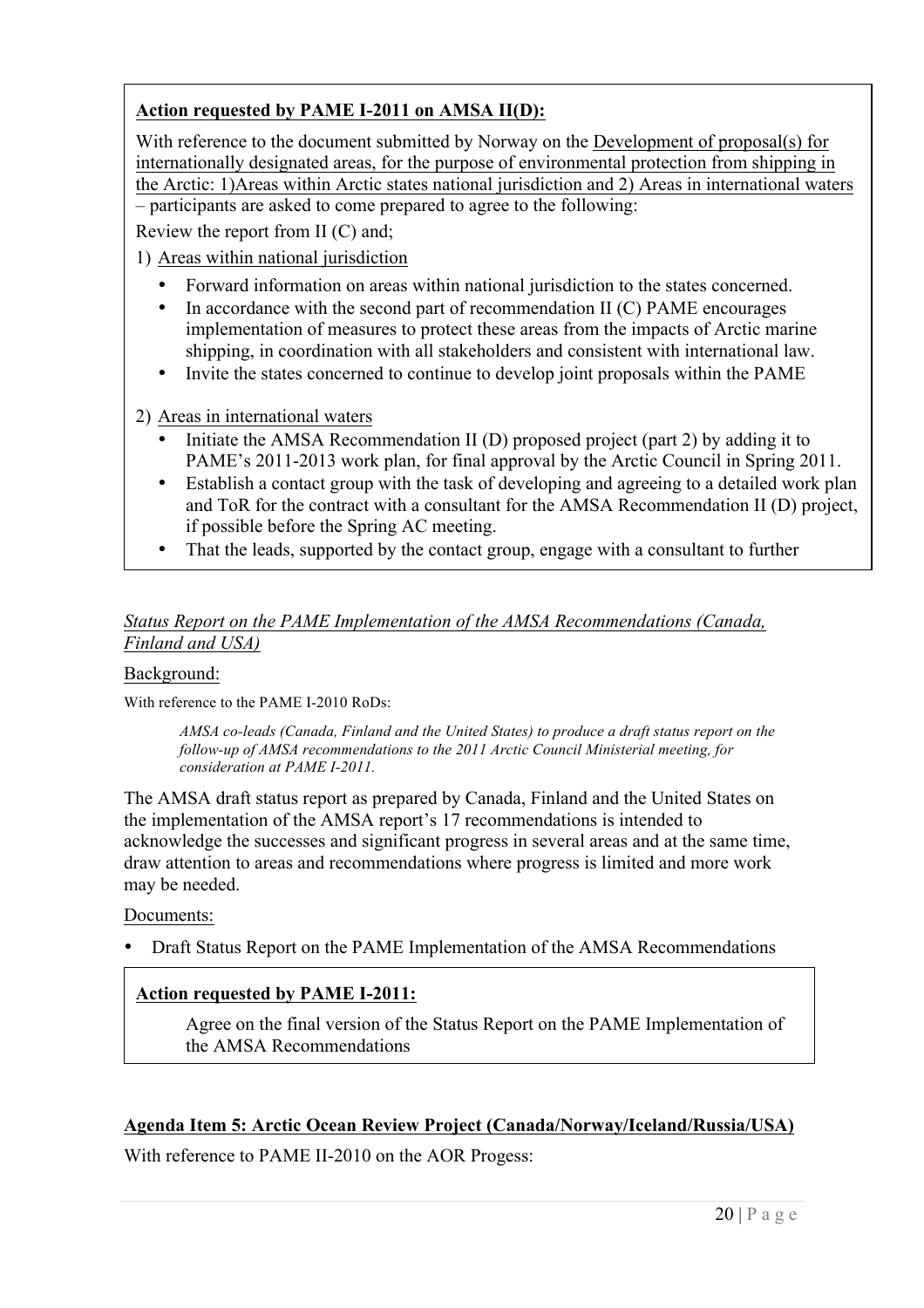*Final draft AOR Phase I Report and a draft Phase II AOR project plan to be distributed for comments for the PAME I -2011 meeting.*

Documents:

- Revised draft AOR Phase I Report version 17th of January
- Draft AOR Phase II project plan

## **Action requested by PAME I-2011 on the revised draft AOR Phase I Report, version 17th Jan:**

The leads are seeking comments of a general and/or factual nature. To guide your reading of the AOR Phase I report, the following outlines the extent of changes since the December 17th version:

Contents - Unchanged.

Chapter 1 - Minor modifications.

- Chapter 2: Unchanged.
- Chapter 3: Modifications and clarifications throughout based on comments.
- Chapter 4 Modifications include the elimination of the Aarhus Convention (4.8) and elimination of the section formerly marked 4.9 entitled *Other relevant regional arrangements and instruments including EU legislation and policies*. Require updates related to the working groups' objectives and activities.
- Chapter 5 Some modifications made including incorporation of integrated management concepts throughout the chapter.

Chapter 6 - Modifications made including the deletion of 6.6 *Findings and conclusions.*

## **Action requested by PAME I-2011 on the draft AOR Phase II Project Plan:**

Review and provide comments with the aim to agree to a final version for inclusion into the PAME 2011-2013 Work Plan.

## **Agenda Item 6: Ecosystem Approach**

#### Background:

With reference to PAME I-2011 RoDs Norway will convene a workshop in Tromso, Norway 22-23 January ( in connection with the Arctic Frontier Conference 28-29 January 2011)) to consider remaining boundary issues for the LMEs and review existing reporting on ecosystem status.

A letter of invitation for this workshop was sent out to PAME Representatives, Arctic Council Working Groups, Permanent Participants and Observers on 27th of October (refer to background documents for this agenda item). Participation of ecologists and other experts on Arctic marine ecosystems and their assessment and governance was particularly welcomed in an effort to have a balanced representation of experts that cover the range of geographical regions and various aspects of the criteria used to define LMEs. A draft agenda has been sent out and both AMAP and CAFF will present their relevant work in an effort to coordinate existing and future work on Ecosystem Approach to Management within the Arctic Council.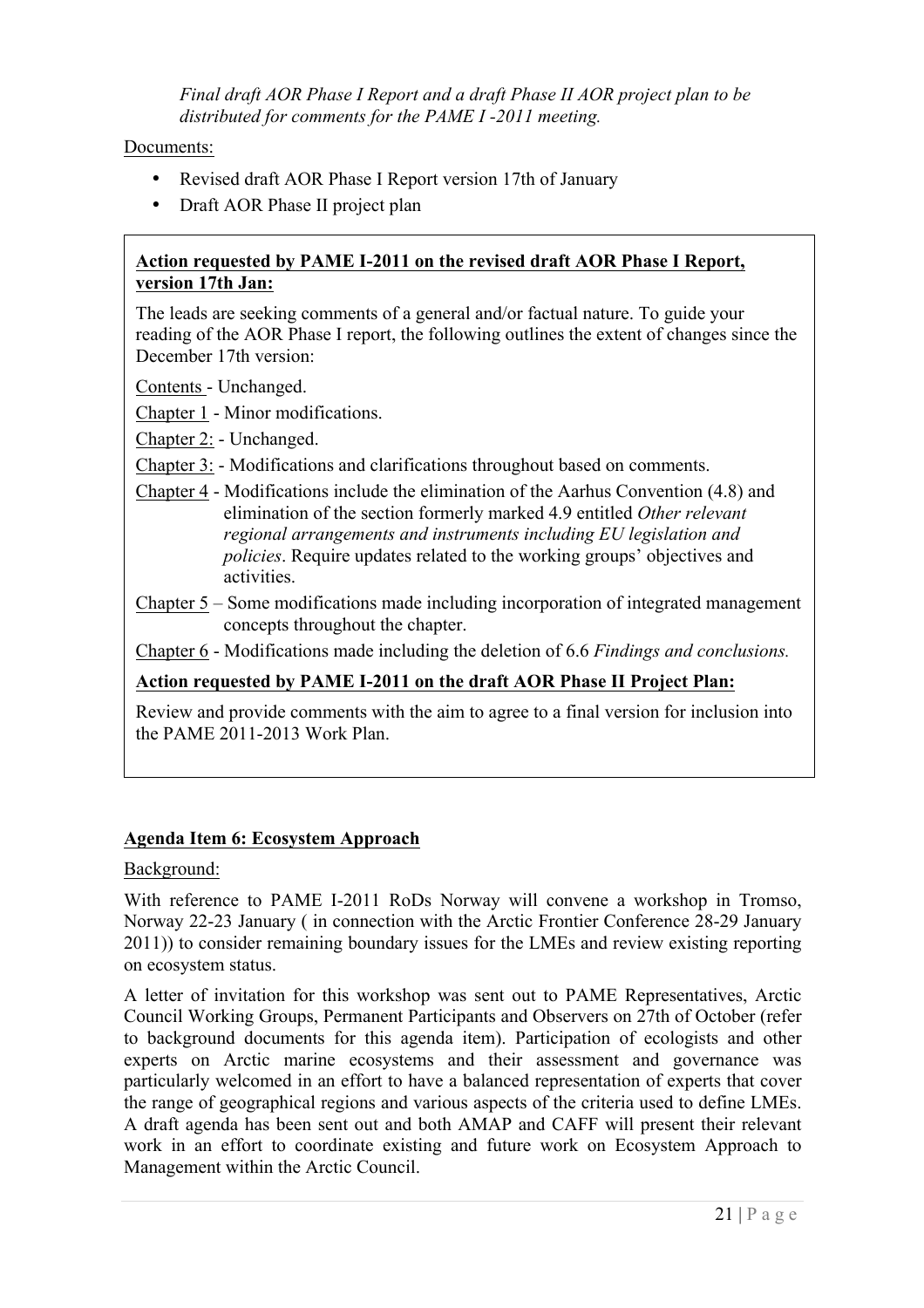The aim of this workshop is to consider the following items:

- ! *Review and update the working map on Arctic LMEs and provide justification for the chosen boundaries based on ecological criteria.*
- ! *Prepare a synthesis of existing or planned reports on ecosystem status, trends and pressures for regional ecosystems in the Arctic area.*
- ! *Outline the work planned to be accomplished during the 2011-2013 for inclusion into the PAME Work Plan at the PAME I-2011 meeting.*

## **Action requested by PAME I-2011:**

Review and provide comments on the draft proposal for EA work planned for inclusion into the PAME 2011-2013 Work Plan (such a proposal will not be available until last week of January 2011)

## **Agenda Item 7: Oil and gas follow-up activities annotation on two project proposals submitted by USA**

## Background:

With reference to PAME I-2011 RoDs: *Welcome the offer by USA to develop a draft project proposal on OOGG follow-up activities for consideration by the PAME I-2011 meeting for possible inclusion into the 2011-2013 PAME Work Plan.*

## Project Proposals:

## **Project proposal submitted by USA on Health, Safety and Environmental Management Systems and the Use of Best Operating Practices for Offshore Arctic Oil and Gas Drilling Activities—A Report and Guidelines**

This proposal is for a comparison of existing Arctic health, safety and environmental management systems, and best practices requirements for offshore drilling operations and developing a corresponding set of expanded guidance for Arctic States beyond what is already in the Arctic Offshore Oil and Gas Guidelines, 2009.

This project proposal would meet key objectives and recommendations enumerated in a number of Arctic Council documents such as the Arctic Marine Strategic Plan, the PAME Work Plan, the Oil and Gas Assessment, and the Arctic Offshore Oil and Gas Guidelines.

## **Project proposal submitted by USA on Arctic Oil and Gas Management, Regulation and Enforcement a Legal Regime Web-Based Information Resource**

This project would bring together the most comprehensive and accessible database and web-linked information resource for Arctic countries' Management, Regulation and Enforcement (MRE) systems for offshore oil and gas activities. A central web-based information resource for Arctic national MRE information is needed and one which the Arctic Council can achieve.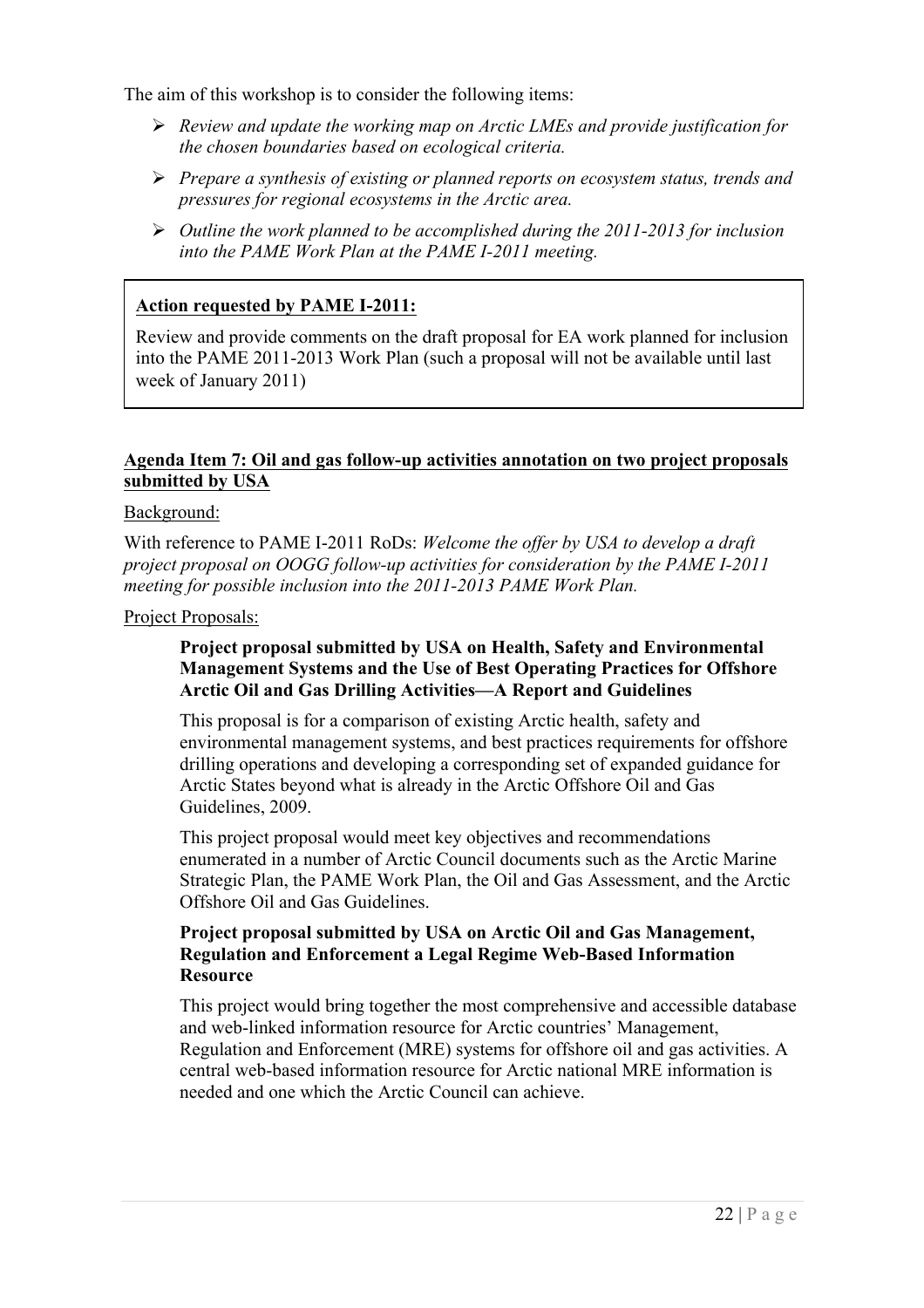## Comments received to date:

These two project proposals were sent to PAME HoDs to PAME HoDs and PPs on 4<sup>th</sup> and  $6<sup>th</sup>$  of December for their review and comments to ensure good time for their respective internal expert review processes:

Comments received to date are from Greenland and Canada.

## **Greenland (received 6th of January from Maja Sofie Burgaard, Bureau of Minerals and Petroleum):**

The Greenland Bureau of Minerals and Petroleum believes that the inclusion of oil and gas related issues to the PAME work plan are important and thanks you for your efforts on this regard.

The two proposed projects are both relevant and the objectives seem obtainable. Its is important that PAME projects add value to the Arctic community; speaking for the BMP I think we can benefit from these projects both from the exercise in itself and from the results in terms of practice shared and possible guidelines developed. Also, the wider Arctic community and stakeholders will benefit from the transparency and increased knowledge on oil and gas regulation and management in the Arctic and the Arctic Council will benefit from taking appropriate stewardship.

Therefore we support the inclusion of the proposed projects to the PAME work plan 2011-2013.

Due to very scarce human resources in the Greenland Government I don't think we can take on the responsibility as co-lead. We will however work diligently to provide inputs to the projects.

## **Canada (received 4th of January):**

I. Health, Safety and Environmental Management Systems and the Use of Best Operating Practices for Offshore Arctic Oil and Gas Drilling Activities—A Report and Guidelines

General Comments:

- While we recognize the value of having stringent HSE Management Systems and Best Operating Practices in place, we're not especially clear on the direct benefits that any one member state will gain from this type of inventory or review beyond possibly providing some very general recommendations along the lines of 'Member states may wish to consider implementing the practices adopted by XXX [regulator of choice] in XXX [country of choice]...'.This is potentially a lot of work for what we see to be only incremental gains in knowledge.
- Domestically, there will be considerable overlap with the Review of Arctic Offshore Drilling that is being conducted by the National Energy Board (NEB). Given the overlap, we can expect that capacity to undertake this type of work will be stretched thinly if we (Government of Canada) commit to contributing to the PAME review and are at the same time implicated in NEB's review.
- concerns that this proposal appears to include emergency management and response. If this is the intent, then in my view PAME should not be duplicating the subject matter expertise of EPPR. EPPR is entrusted by SAOs and Ministers to set priorities and conduct work to address needs within emergency prevention, preparedness and response.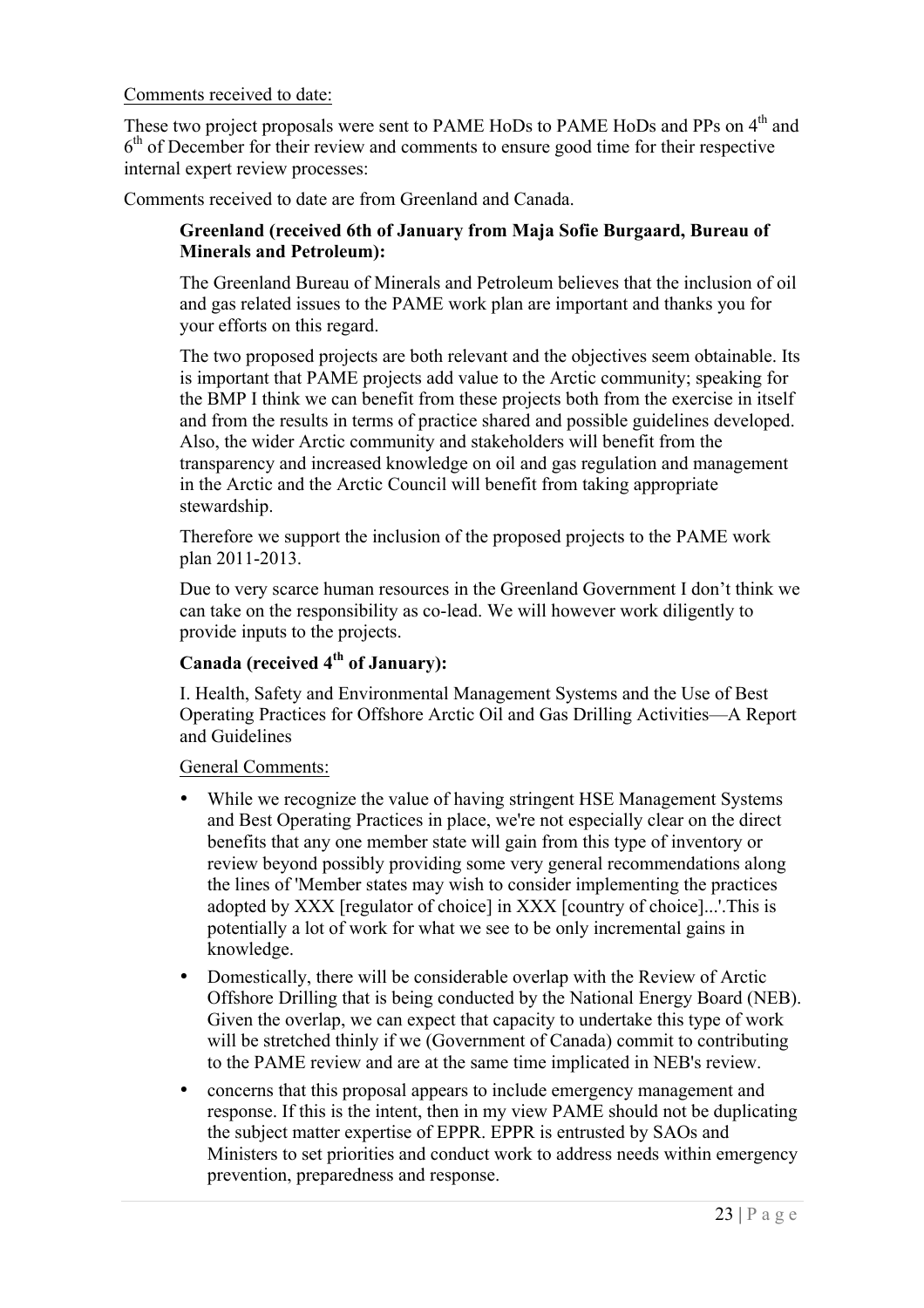## **I. Background (pg 1):** Paragraph 2:

Given the international nature of the Arctic oil and gas industry, it is important to have an understanding of what the different HSE systems are, including critical elements, how an operator must comply, implementation, how are contractors addressed, and monitoring *(Comment: And enforcement? (i.e., regulatory oversight to ensure systems are in fact implemented)* among other things.

## **II: Key Objectives.(pg. 2)**

It may also inform or be informed by proposals being considered by the EPPR working group on "Guidelines for In-situ burning in the Arctic" and "Arctic Council Marine Environmental Response Resource Guidelines for International Offers of Assistance"

(*It may also inform or be informed by proposals being considered by the EPPR working group on "Guidelines for In-situ burning in the Arctic" and "Arctic Council Marine Environmental Response Resource Guidelines for International Offers of Assistance")*

## **III: Project Scope (pg 4)**

As a result of the comparison above, wider and updated guidance could be developed for the use of these management systems and best operating practices in regards to:

Mandatory and Voluntary Health Safety and Environmental Management Systems

Use on Mobile Offshore Drilling Units (MODUs) *(This is much more specific than the rest of the systems and BOPs referred to and hasn't been introduced elsewhere – wouldn't we also want to look at BOPs for other drilling unit types? Or do we want to use this as a case study for comparing BOPs?)*

List of Tasks/Activities (pg 5)

2. PAME through country experts confer with Arctic oil and gas regulators through the Arctic Council, International Regulators Forum, OSPAR and others as appropriate, Industry associations such as International Oil and Gas Producers International, International Association of Drilling Contractors, American Petroleum Institute, Canadian Association of Petroleum Producers, and others to make a compilation and comparison of the different systems and practices

Background Documents:

USA has prepared a matrix based on the Arctic Oil and Gas, 2007 Recommendations. This matrix is only meant to assist PAME in identifying relevant follow-up activities as per the Arctic Oil and Gas Assessment and corresponding to the PAME's mandate. Please note that the working groups identified within the  $3<sup>rd</sup>$  column with suggested follow-up activities are only included here within for the purpose of guidance and is not meant to be exhaustive as such work is not within the responsibility of PAME.

## **Action requested by PAME I-2011 on both project proposals:**

- 1. Review and provide comments and confirm co-leading on draft proposals
- 2. Agree to a final revised versions of these project proposals for inclusion into the PAME 2011-2013 Work Plan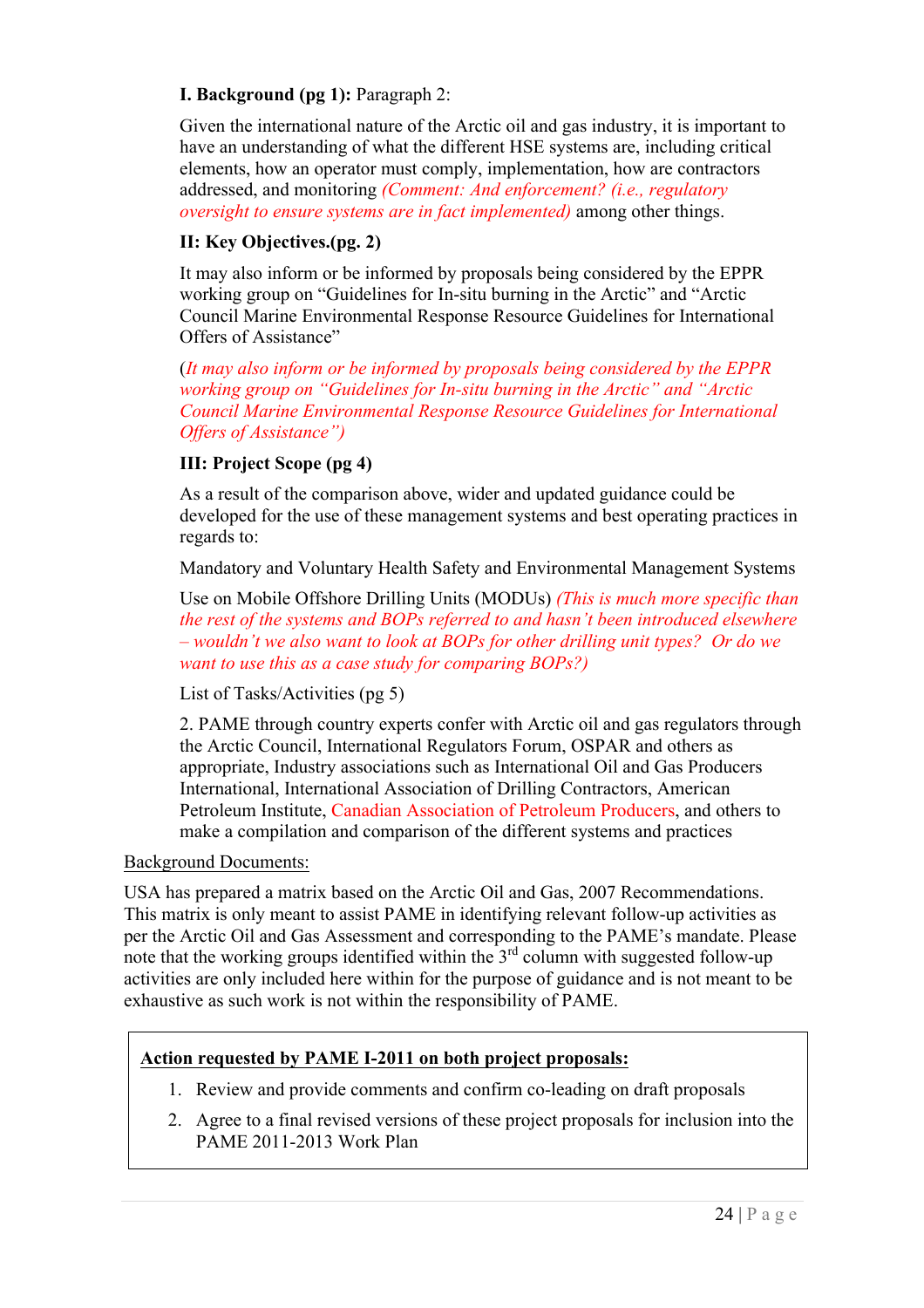## **Agenda Item 8: Update on the Arctic Marine Strategic Plan (AMSP) (Norway)**

With reference to PAME I-2011 RoDs:

*Welcome the offer by Norway to lead the review of the AMSP and prepare a project proposal for the discussion at PAME-I 2011, and invite other countries to co-lead the work with the view to present a proposal to the Arctic Council Ministers in 2011 for their consideration and possible inclusion in the PAME Work Plan 2011-2013. PAME Chair/Secretariat to invite the other working groups to consider the inclusion of this activity in their respective work plans for 2011-2013.*

An email was sent to the chairs and secretaries of the other Arctic Council working groups on the  $22<sup>nd</sup>$  of November asking for their views on its content and possible inclusion into their respective 2011-2013 work plans. A follow-up email was again sent to the other Arctic Council working groups on the  $17<sup>th</sup>$  of January 2011.

## **Action requested by PAME I-2011:**

- Review and provide comments on the draft proposal to update AMSP 2004
- Confirm lead/co-lead on this activity.
- Agree to a final revised version for updating AMSP 2004 for inclusion into the PAME 2011-2013 Work Plan

## **Agenda Item 9: Draft PAME Work Plan 2011-2013**

## Aim:

The aim of the PAME I-2011 meeting is to update the work plan as reflected in decisions on respective ongoing and new activities. Final agreed versions of project plans for new activities will be annex to the work plan.

#### Documents:

- Revised draft PAME work plan 2011-2013 version 17th of January updated based on comments received by Norway and USA and should be used as the "working document"
- Draft PAME work plan 2011-2013 version 10th of December including comments from Norway and USA in track change format

## **Action requested by PAME I-2011:**

Review, update, confirm co-leads and agree to a final revised version of the PAME 2011- 2013 Work Plan for submission to SAOs and Ministerial.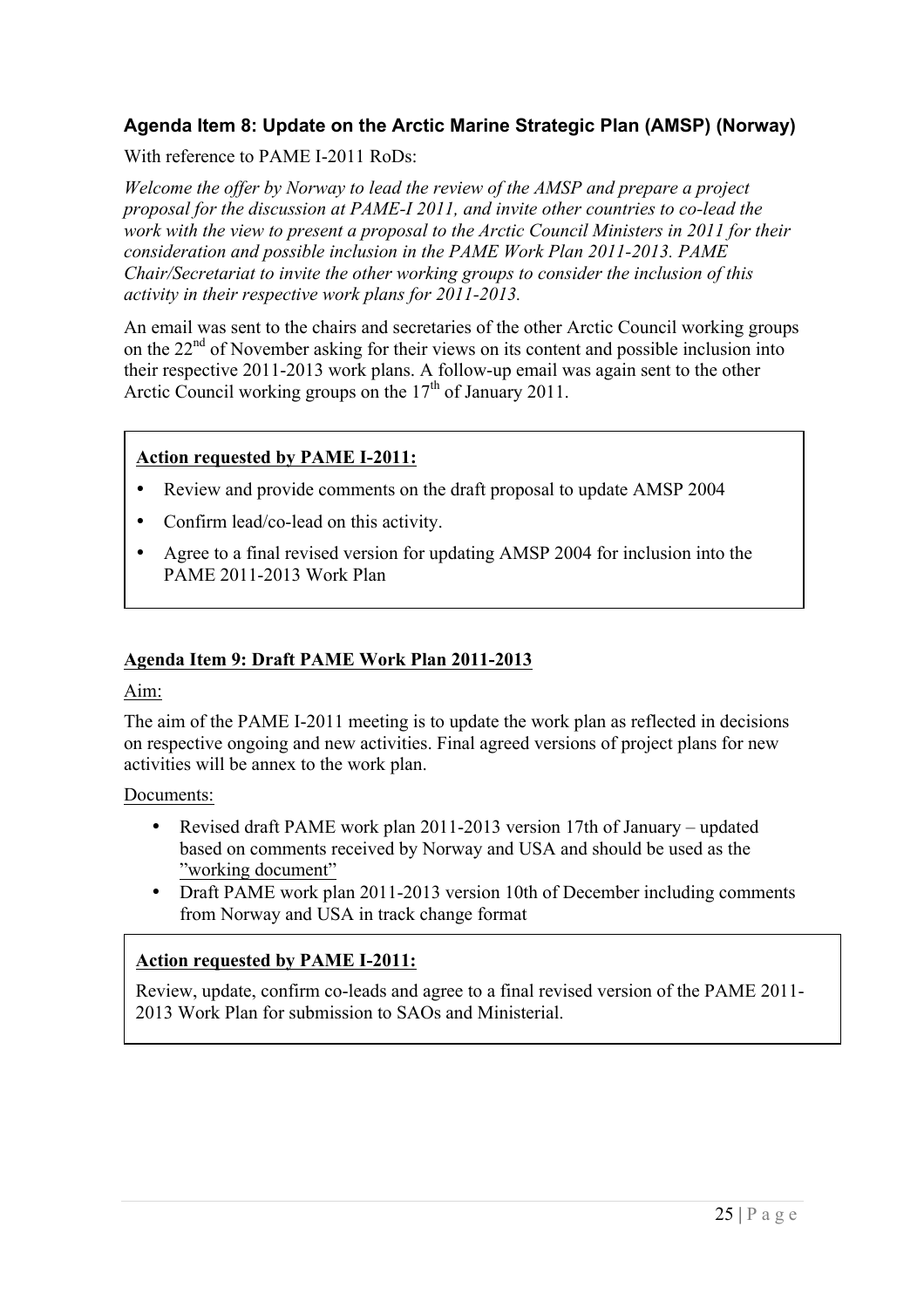## **Agenda Item 10: Preparations and deliverables for the 2011 Ministerial Meeting**

Draft PAME Input to SAO Report to Ministers 2011:

The Chairmanship of the Arctic Council sent out a format on 29th of November requesting initial inputs from working groups to the SAO Report to Ministers 2011 and the Nuuk Declaration. A draft of the PAME input to the SAO Report to Ministers as prepared by the PAME Chair and Secretary was sent to PAME HoDs on the 21st of December. Revised draft PAME input was submitted to the Arctic Council on 11th of January with the disclaimer that this version had NOT gone through the PAME HoDs process (30 day deadline) and can thus NOT be considered as an agreed text by the PAME Working Group and final versions of outstanding issues will be decided upon at the PAME I-2011 meeting (15-17 February 2011).

Further guidance on this process is expected following the SAO preparation meeting which will be held in end of January.

## Draft PAME Input to Nuuk Declaration:

Proposed PAMEs 4 topics to be addressed in the 2011 Nuuk Declaration include:

- AMSA follow-up activities
- AOR implementation (Phase II)
- Ecosystem Approach project
- Updating the Arctic Marine Strategic Plan (2004 AMSP)

Below is a very preliminary suggestions on PAMEs input to the Nuuk Declaration. Additional instructions and guidance on this process and its context of the intended Declaration needs further guidance from SAOs. Further guidance on this process is expected following the SAO preparation meeting which will be held in end of January.

*Note that existing and emerging challenges to the health of the Arctic marine environment warrant a more integrated ecosystem based approach to ocean management toensure the conservation and sustainable use of the marine environment related to shipping, oil and gas development, fisheries, coastal zone development, and other ocean-related activities and welcome the Phase I Report of the Arctic Ocean Review (AOR) project on existing global and regional measures that are relevant to the conservation and sustainable use of the Arctic Ocean and look forward to the delivery of the final report of the AOR project in 2013 in an effort to strengthen governance in the Arctic through a cooperative, coordinated, and integrated approach to the management of the Arctic marine environment and demonstrate Arctic States' stewardship efforts of the Arctic Ocean.* 

*Welcome the progress made on the implementation of the "Ecosystem Approach to Assessment and Management Approach" project. Recognize that an integrated ecosystem-based management approach requires that development activities be coordinated in a way that minimizes their impact on the environment and integrates thinking across environmental, socio-economic, political, and sectoral realms, and welcome the updating of the Arctic Marine Strategic Plan (AMSP 2004) in this regard and in light of the outcomes from ongoing Arctic Council assessments and encourage its contribution to effective implementation of integrated oceans management.*

*Take note of the progress achieved in follow-up and implementation of the Arctic Marine Shipping Assessment (AMSA) and urge all Member States to take appropriate measures to implement the recommendations. Urge Member States to as soon as possible finalize the work to establish the mandatory Polar Code for ships operating in the Arctic.*